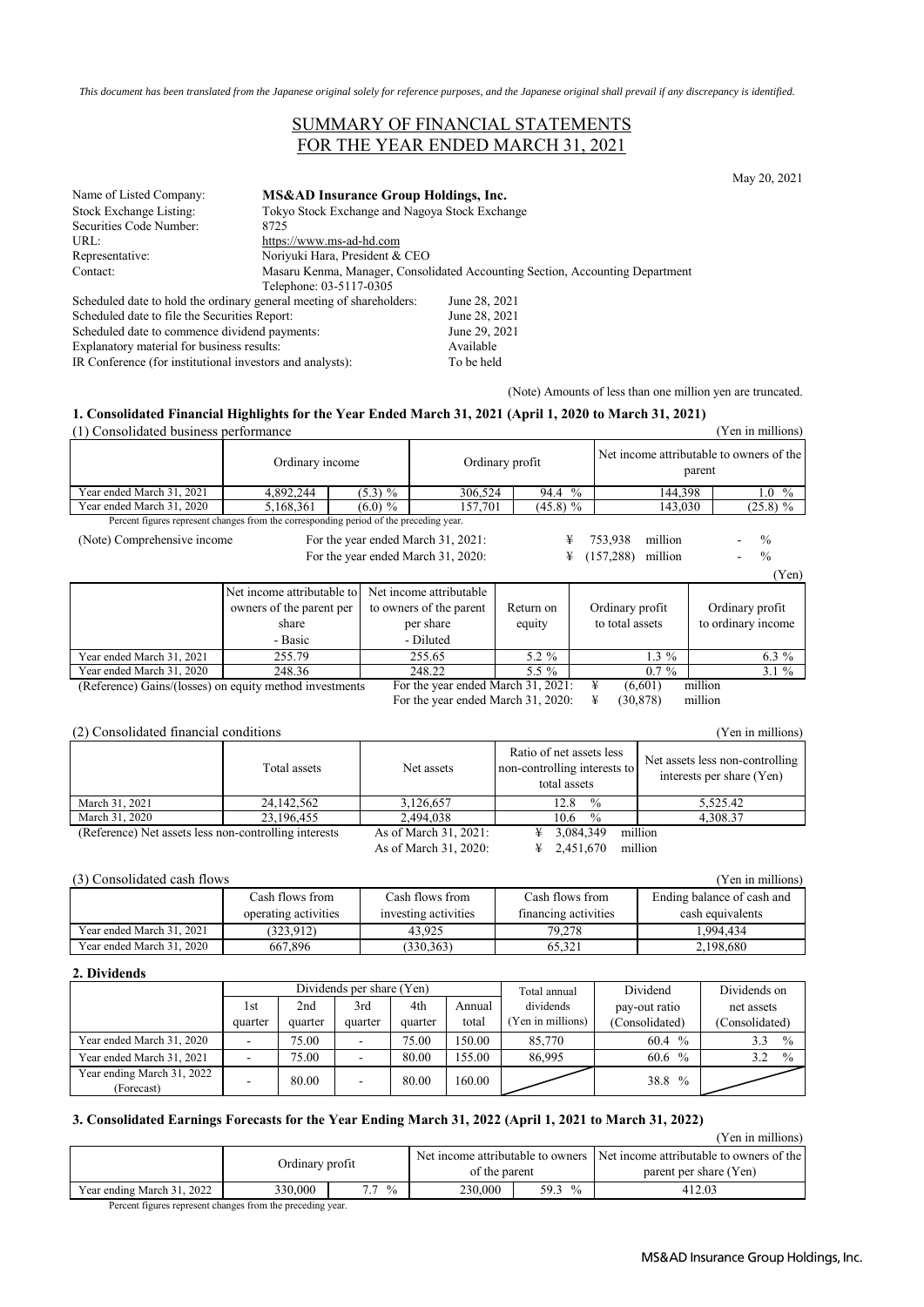### **\* Notes**

- (1) Changes in significant subsidiaries for the period (changes in specified subsidiaries resulting in changes in scope of consolidation): None
- (2) Changes in accounting policies and accounting estimates and restatements
	- 1. Changes in accounting policies due to revisions of accounting standards: None
	- 2. Changes in accounting policies other than above: None
	- 3. Changes in accounting estimates: None
	- 4. Restatements: None

#### (3) Number of shares of issued stock (common stock)

| 1. Number of shares of issued stock (including treasury stock) |                    |
|----------------------------------------------------------------|--------------------|
| As of March 31, 2021:                                          | 593,473,207 shares |
| As of March 31, 2020:                                          | 593,291,754 shares |
| 2. Number of shares of treasury stock                          |                    |
| As of March 31, 2021:                                          | 35,263,101 shares  |
| As of March 31, 2020:                                          | 24,244,439 shares  |
| 3. Average number of shares of outstanding stock               |                    |
| For the year ended March 31, 2021:                             | 564,504,353 shares |
| For the year ended March 31, 2020:                             | 575,887,317 shares |
|                                                                |                    |

## **\* This report is unaudited.**

## **\* Notes to the earnings forecasts and others**

Any earnings forecasts in this report have been made based on the information available to the Company as of the disclosure date of the report and certain assumptions, and therefore do not guarantee future performance. Actual results may differ substantially from these forecasts depending on various factors. For key assumptions of the earnings forecasts and other relevant information, please refer to "Consolidated Earnings Forecasts for the Year Ending March 31, 2022" on page 3 of the Appendix. The forecasts of consolidated ordinary income for the fiscal year and consolidated earnings for the second quarter (cumulative) are not disclosed due to difficulties in calculating reasonable forecast figures stemming from a high susceptibility to natural disasters and market conditions.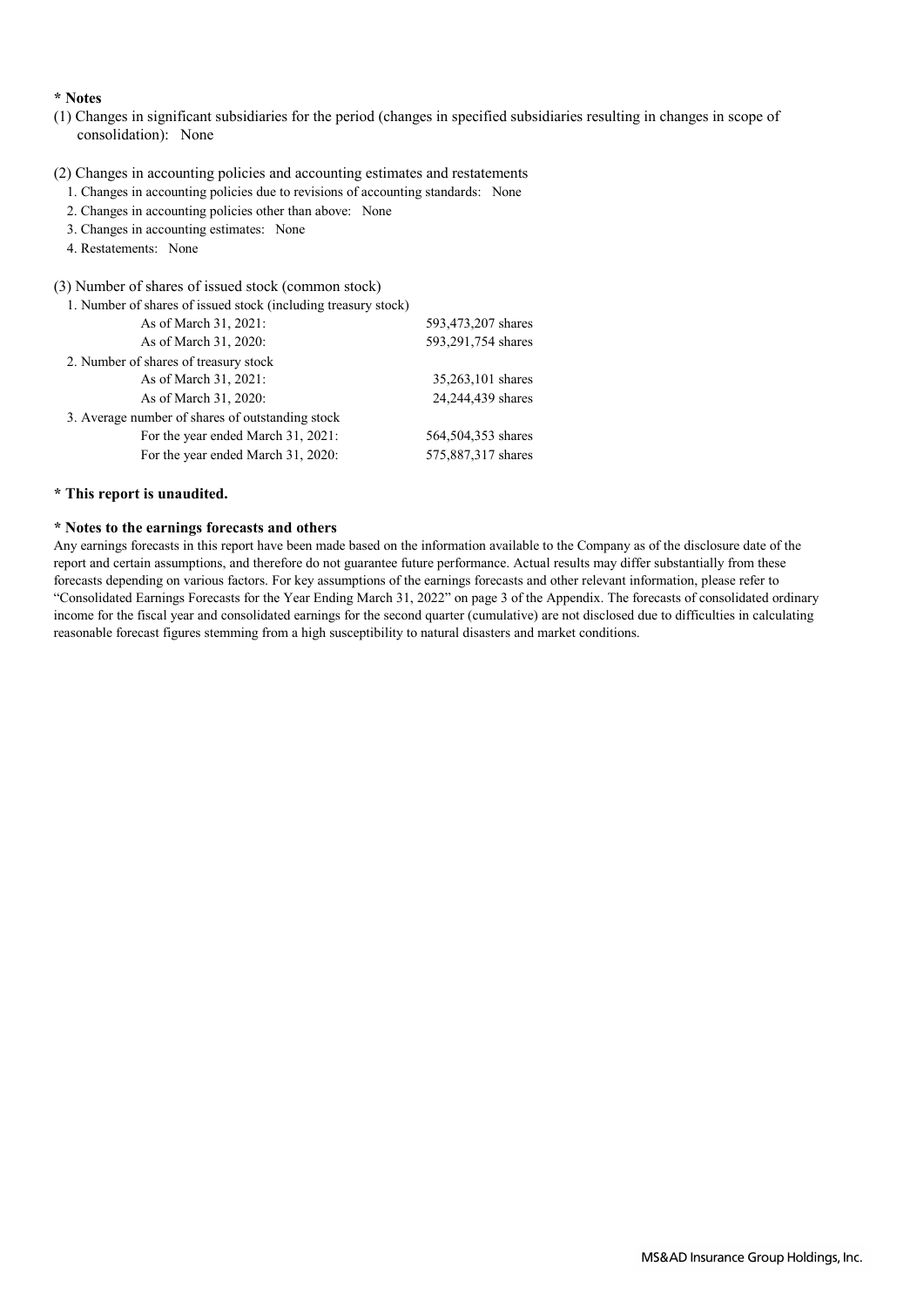## [Appendix]

# **Contents**

| 1. Overview of Business Performance and Forecasts                                        |                |
|------------------------------------------------------------------------------------------|----------------|
| (1) Overview of Business Performance and Financial Conditions in the Fiscal Year         |                |
|                                                                                          | $\overline{2}$ |
| (2) Consolidated Earnings Forecasts for the Year Ending March 31, 2022 ················· | 3              |
|                                                                                          | $\overline{4}$ |
| 3. Consolidated Financial Statements and Main Notes                                      |                |
|                                                                                          | 5              |
| (2) Consolidated Statements of Income and Comprehensive Income ······················    | 7              |
|                                                                                          | 10             |
|                                                                                          | 12             |
| (5) Notes to Consolidated Financial Statements                                           |                |
|                                                                                          | 14             |
|                                                                                          | 14             |
|                                                                                          | 20             |
|                                                                                          | 20             |
|                                                                                          |                |

## **[Attachment]**

Explanatory Material for Business Results for the Year Ended March 31, 2021

Page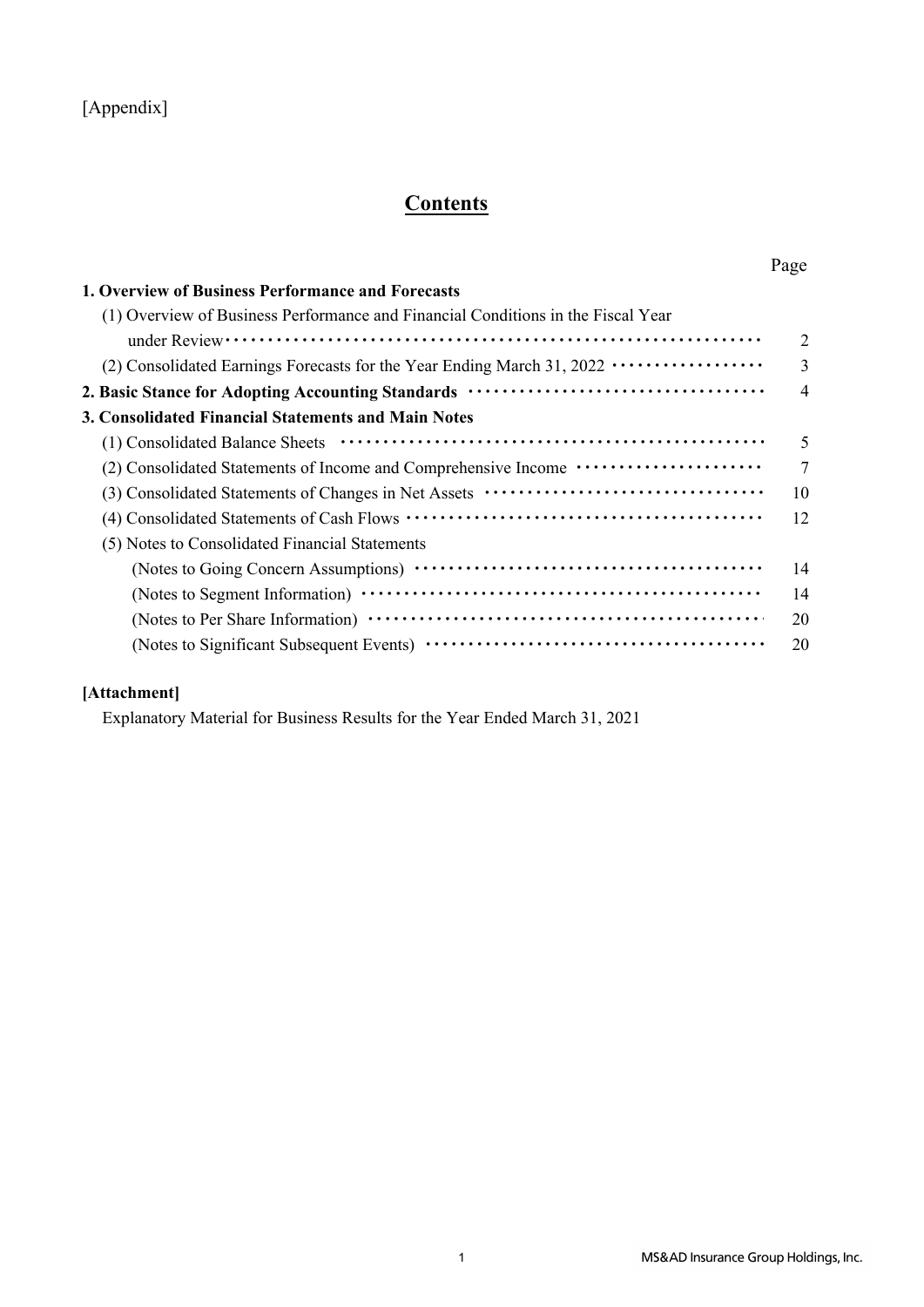#### **1. Overview of Business Performance and Forecasts**

## **(1) Overview of Business Performance and Financial Conditions in the Fiscal Year under Review (Overview of business performance in the fiscal year under review)**

During the fiscal year under review, the global and Japanese economies continued to be in a difficult situation due to the impact of COVID-19 that has been spreading globally. However, we have seen a trend of recovery since the middle of the year as economic activities have gradually returned.

The MS&AD Insurance Group ("the Group") also faced the impact of the pandemic such as increasing insurance payment in overseas countries and decreasing life insurance premiums in Japan. However, while carrying out initiatives to construct business styles in response to customers' growing preference for contactless services, the Group took measures to increase productivity further by using teleworking, promoting paperless operations and utilizing office space effectively.

In the fiscal year under review, the Group has been making efforts for the three key strategies of "Pursue Group's comprehensive strengths," "Promote digitalization," and "Reform portfolio," in order to achieve sustainable growth and enhance corporate value by maximizing the utilization of the Group's resources, based on the Group's Medium-Term Management Plan "Vision 2021" (from FY2018 to FY2021).

| Pursue Group's comprehensive | We strengthened competitiveness by promoting measures to improve quality and                  |
|------------------------------|-----------------------------------------------------------------------------------------------|
| strengths                    | productivity, including joint initiatives of the marketing $\&$ sales divisions such as sales |
|                              | promotion of jointly developed products, standardization and sharing of products, services,   |
|                              | administration, systems, etc. and an increase in efficiency of printing and logistics.        |
| Promote digitalization       | We promoted measures to build up the foundation across the entire Group, such as three        |
|                              | initiatives contributing to enhancing the value of customers' actual experiences (digital     |
|                              | transformation, digital innovation and digital globalization) and development of human        |
|                              | resources for digitalization.                                                                 |
| Reform portfolio             | We promoted reform of our risk portfolio by continuing a reduction in strategic equity        |
|                              | holdings and natural disaster risk management utilizing reinsurance and made efforts to       |
|                              | reform our business portfolio by dispersing and diversifying our revenue source including     |
|                              | new investment in international businesses.                                                   |

As a result of these efforts, earnings for the current consolidated fiscal year to date are as follows.

Ordinary income was ¥4,892.2 billion, due to underwriting income of ¥3,425.3 billion, investment income of ¥1,450.7 billion and other ordinary income of ¥16.0 billion. At the same time, ordinary expenses amounted to ¥4,585.7 billion, including ¥3,800.4 billion in underwriting expenses, ¥69.6 billion in investment expenses, ¥688.5 billion in operating expenses and general and administrative expenses, and other ordinary expenses amounting to ¥27.0 billion.

As a result, ordinary profit for the current fiscal year was ¥306.5 billion, reflecting a year-on-year increase of ¥148.8 billion. After adjustments to ordinary profit mainly for extraordinary income and losses and income taxes, net income attributable to owners of the parent for the current fiscal year was ¥144.3 billion, reflecting a year-on-year increase of ¥1.3 billion.

#### Summaries of each business segment are given below.

## **1) Domestic Non-life Insurance Business (Mitsui Sumitomo Insurance Co., Ltd)**

Ordinary income for the current fiscal year totaled ¥1,802.1 billion yen, including underwriting income of ¥1,664.6 billion, investment income of ¥132.6 billion, and other ordinary income of ¥4.7 billion. At the same time, ordinary expenses amounted to ¥1,670.5 billion, including ¥1,420.9 billion in underwriting expenses, ¥6.4 billion in investment expenses, ¥232.2 billion in operating expenses and general and administrative expenses, and other ordinary expenses amounting to ¥10.8 billion.

As a result, ordinary profit for the current fiscal year was ¥131.6 billion, reflecting a year-on-year increase of ¥42.4 billion. After adjustments to ordinary profit mainly for extraordinary income and losses and income taxes, net income for the current fiscal year was ¥92.2 billion, reflecting a year-on-year decrease of ¥1.8 billion.

#### **2) Domestic Non-life Insurance Business (Aioi Nissay Dowa Insurance Co., Ltd)**

Ordinary income for the current fiscal year totaled ¥1,389.8 billion yen, including underwriting income of ¥1,322.1 billion, investment income of ¥62.1 billion, and other ordinary income of ¥5.6 billion. At the same time, ordinary expenses amounted to ¥1,357.4 billion, including ¥1,149.8 billion in underwriting expenses, ¥7.9 billion in investment expenses, ¥197.0 billion in operating expenses and general and administrative expenses, and other ordinary expenses amounting to ¥2.5 billion.

As a result, ordinary profit for the current fiscal year was ¥32.4 billion, reflecting a year-on-year decrease of ¥26.1 billion. After adjustments to ordinary profit mainly for extraordinary income and losses and income taxes, net income for the current fiscal year was ¥21.6 billion, reflecting a year-on-year decrease of ¥23.1 billion.

#### **3) Domestic Non-life Insurance Business (Mitsui Direct General Insurance Co., Ltd.)**

Ordinary income was ¥36.5 billion after recording underwriting income of ¥36.4 billion. Meanwhile, ordinary expenses came to ¥35.1 billion resulting from underwriting expenses of ¥24.0 billion and operating expenses and general and administrative expenses of ¥11.0 billion.

As a result, ordinary profit for the current fiscal year was ¥1.4 billion, reflecting a year-on-year increase of ¥1.2 billion. Net income for the current fiscal year was ¥0.9 billion, reflecting a year-on-year increase of ¥0.8 billion. As a result, net income after taking ownership interests into account (net income by segment) was ¥0.8 billion, reflecting a year-on-year increase of ¥0.7 billion.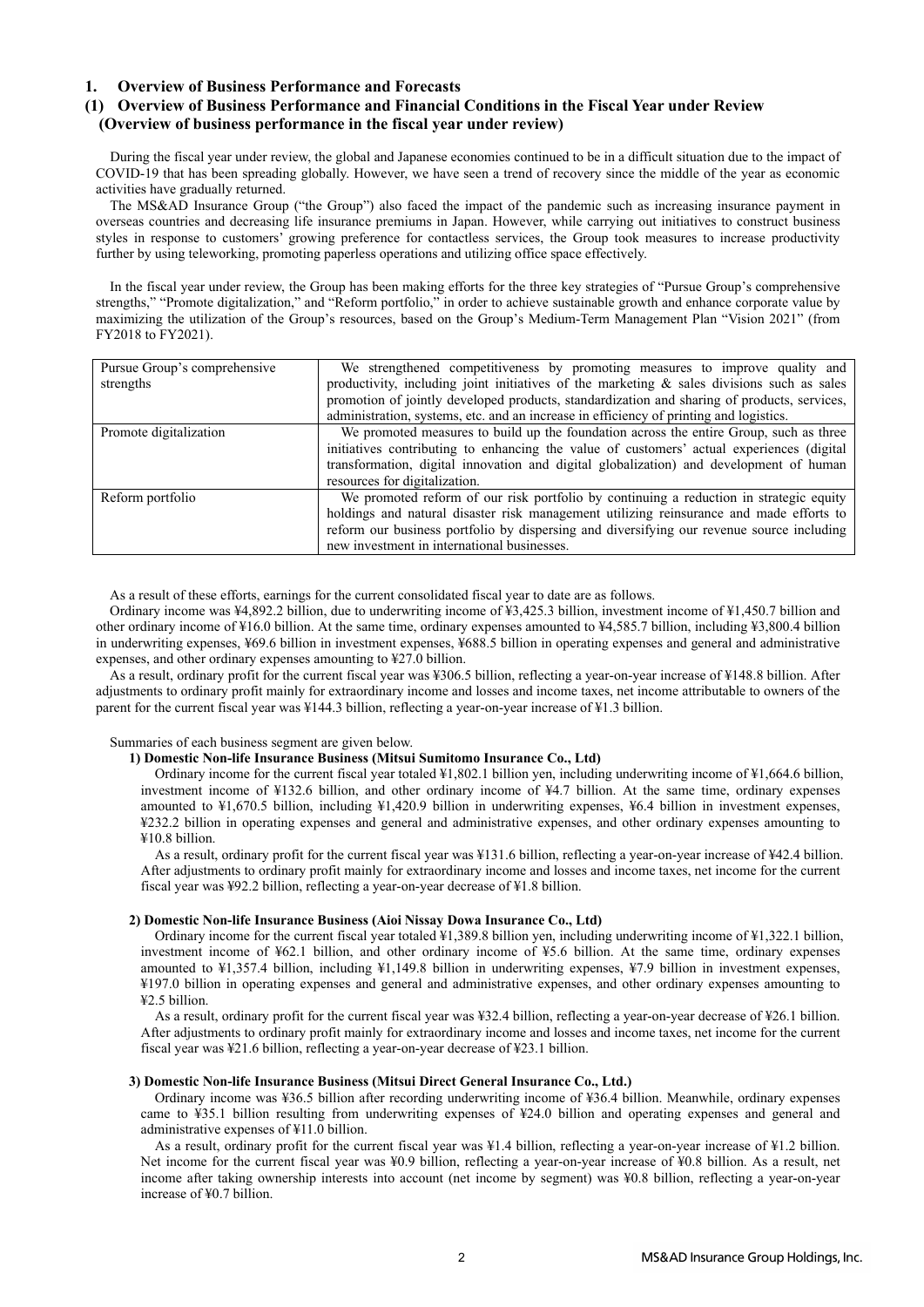#### **4) Domestic Life Insurance Business (Mitsui Sumitomo Aioi Life Insurance Co., Ltd.)**

Ordinary income for the current fiscal year totaled ¥568.4 billion yen, including insurance premiums and others of ¥513.1 billion, investment income of ¥51.0 billion, and other ordinary income of ¥4.2 billion. At the same time, ordinary expenses amounted to ¥542.7 billion, including ¥218.1 billion in insurance claims and others, ¥228.0 billion in provision for underwriting reserves and others, ¥0.7 billion in investment expenses, ¥77.2 billion in operating expenses, and other ordinary expenses amounting to ¥18.6 billion.

 As a result, ordinary profit for the current fiscal year was ¥25.6 billion, reflecting a year-on-year increase of ¥6.9 billion. After adjustments to ordinary profit mainly for extraordinary income and losses and income taxes, net income for the current fiscal year was ¥11.9 billion, reflecting a year-on-year increase of ¥4.4 billion.

#### **5) Domestic Life Insurance Business (Mitsui Sumitomo Primary Life Insurance Co., Ltd.)**

Ordinary income for the current fiscal year totaled ¥2,039.1 billion yen, including insurance premiums and others of ¥892.1 billion, investment income of ¥1,142.8 billion, and other ordinary income of ¥4.0 billion. At the same time, ordinary expenses amounted to ¥1,879.0 billion, including ¥1,805.6 billion in insurance claims and others, ¥18.6 billion in provision for underwriting reserves and others, ¥0.7 billion in investment expenses, ¥44.2 billion in operating expenses, and other ordinary expenses amounting to ¥9.7 billion.

As a result, ordinary profit for the current fiscal year was ¥160.0 billion, reflecting a year-on-year increase of ¥128.6 billion. After adjustments to ordinary profit mainly for extraordinary income and losses and income taxes, net income for the current fiscal year was ¥43.1 billion, reflecting a year-on-year increase of ¥22.8 billion.

#### **6) International Business (Overseas Insurance Subsidiaries)**

In the overseas insurance subsidiaries segment, net premiums written was ¥623.5 billion, reflecting a year-on-year decrease of ¥88.3 billion

Ordinary profit was ¥12.8 billion, reflecting a year-on-year decrease of ¥37.9 billion. Net loss after taking ownership interests into account (net loss by segment) was ¥3.1 billion, a decrease of ¥39.3 billion from the previous fiscal year.

#### **(Overview of Financial Conditions in the Fiscal Year under Review)**

Total assets as of the end of the current fiscal year totaled ¥24,142.5 billion, reflecting a year-on-year increase of ¥946.1 billion. Net assets, on the other hand, increased ¥632.6 billion year-on-year to ¥3,126.6 billion, due primarily to an increase in net unrealized gains/(losses) on investments in securities

#### **(Overview of Cash Flows in the Fiscal Year under Review)**

With regard to cash flows in the fiscal year under review, net cash flows provided by operating activities decreased by ¥991.8 billion over the previous fiscal year to ¥(323.9) billion, due in part to an increase in foreign currency insurance contracts returns of Mitsui Sumitomo Primary Life Insurance Co. Net cash flows from investing activities increased by ¥374.2 billion over the previous fiscal year to ¥43.9 billion, due in part to an increase in income due to a decrease in money trusts and proceeds from sales and redemption of securities. In addition, cash flows provided by financial activities increased by ¥13.9 billion over the previous fiscal year to ¥79.2 billion, due in part to an increase in income from sales under repurchase agreements, despite an increase in expenditure from redemption of corporate bonds. As a result, cash and cash equivalents at the end of the fiscal year under review have decreased by ¥204.2 billion from the end of the previous fiscal year to ¥1,994.4 billion.

With regard to the liquidity of funds, in preparation for the possibility that cash flow may worsen due to cash outflows used for the payment of claims, etc. or due to unstable market conditions, etc., the Group will ensure appropriate cash flow by maintaining sufficient liquidity and evaluating liquidity with consideration of cash-flow trends, taking into account both assets and liabilities.

#### **(2) Consolidated Earnings Forecasts for the Year Ending March 31, 2022**

For consolidated earnings for the next fiscal year, the Company forecasts ordinary profit of ¥330.0 billion and net income attributable to owners of the parent of ¥230.0 billion on the basis of the assumptions set forth below.

- Net premiums written are based on the Company's own forecasts in view of past trends in results.
- Incurred losses due to new natural disasters (domestic) are expected to be ¥40.0 billion for Mitsui Sumitomo Insurance Co. and ¥30.0 billion for Aioi Nissay Dowa Insurance Co. (total of net claims paid and provision of outstanding claims).
- We estimate that no significant fluctuations in market interest rates, exchange rates, or stock market prices will take place from the end of March 2021.

The Company's consolidated earnings forecasts have been made based on certain assumptions including those above mentioned but actual results may differ substantially from these forecasts depending on various factors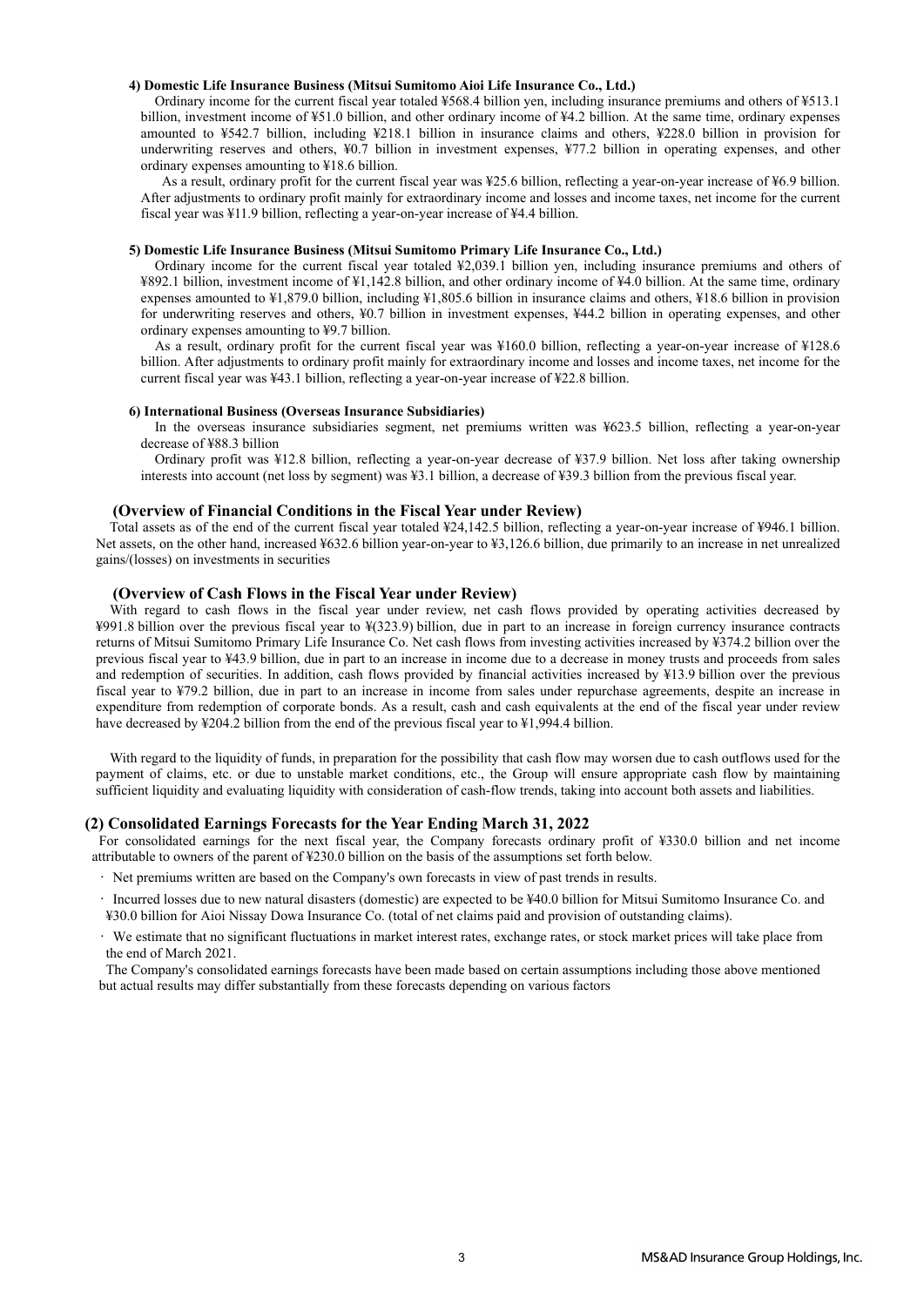## **2. Basic Stance for Adopting Accounting Standards**

The Company is considering adopting International Financial Reporting Standards (IFRS) to improve international comparability of financial information for the capital market, and necessary actions such as information gathering and examination of introducing process are being conducted. The adoption date has not yet been determined, but it is expected to be decided following the progress in discussion of the accounting standard for insurance contracts (IFRS 17) and other factors.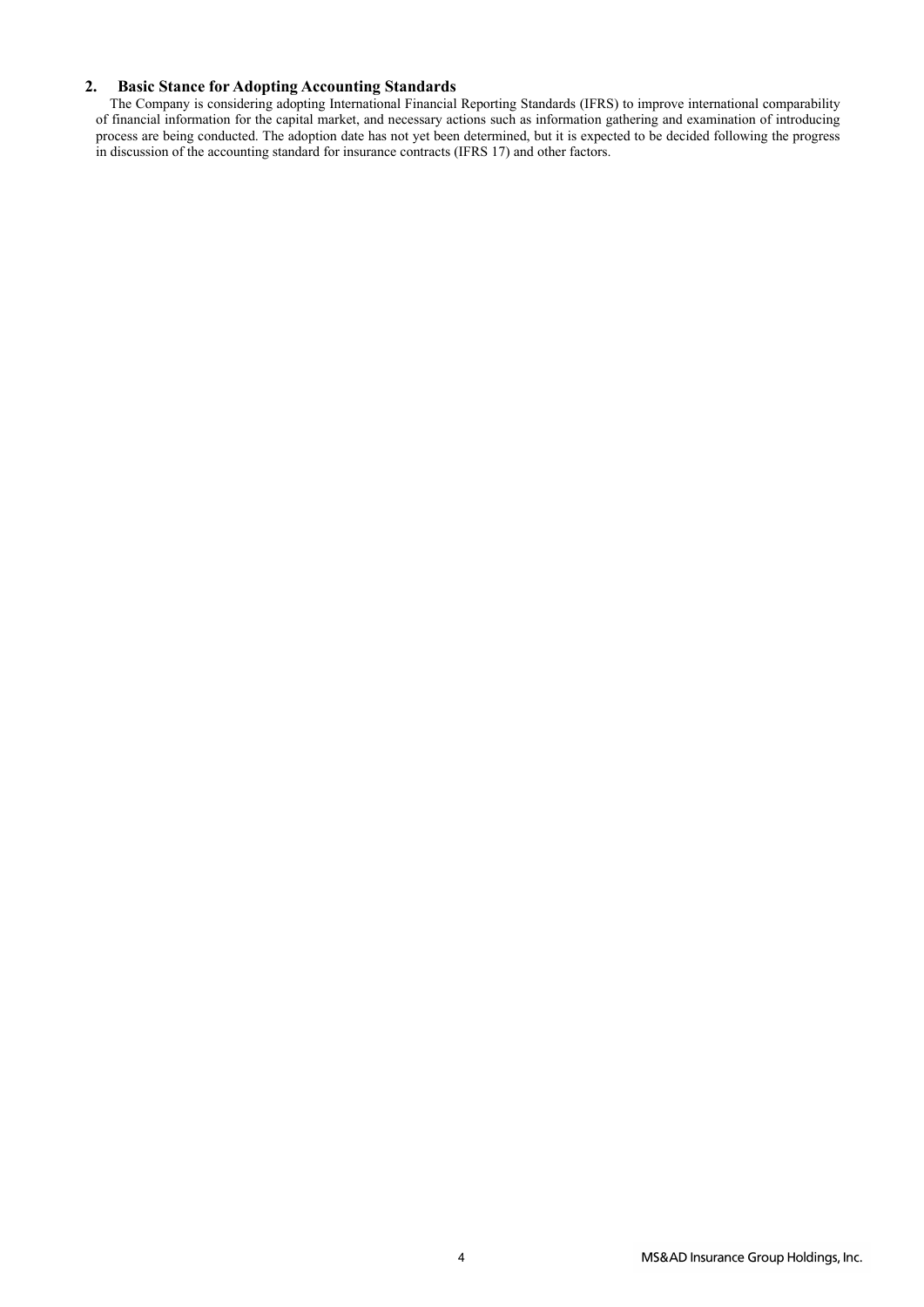# **3. Consolidated Financial Statements and Main Notes**

# **(1) Consolidated Balance Sheets**

|                                                                      |                | (Yen in millions) |
|----------------------------------------------------------------------|----------------|-------------------|
|                                                                      | March 31, 2020 | March 31, 2021    |
| Assets                                                               |                |                   |
| Cash, deposits and savings                                           | 1,846,225      | 2,057,789         |
| Receivables under resale agreements                                  | 407,722        | 1,999             |
| Monetary claims bought                                               | 160,091        | 175,740           |
| Money trusts                                                         | 1,666,494      | 1,717,804         |
| Investments in securities                                            | 15,494,580     | 16,793,584        |
| Loans                                                                | 892,335        | 960,174           |
| Tangible fixed assets:                                               | 488,331        | 494,818           |
| Land                                                                 | 231,122        | 228,230           |
| <b>Buildings</b>                                                     | 185,178        | 195,825           |
| Lease assets                                                         | 24,722         | 27,531            |
| Construction in progress                                             | 12,463         | 6,598             |
| Other tangible fixed assets                                          | 34,843         | 36,631            |
| Intangible fixed assets:                                             | 442,695        | 431,929           |
| Software                                                             | 108,892        | 127,921           |
| Goodwill                                                             | 138,584        | 122,617           |
| Lease assets                                                         | 346            | 217               |
| Other intangible fixed assets                                        | 194,873        | 181,172           |
| Other assets                                                         | 1,535,400      | 1,436,401         |
| Assets for retirement benefits                                       | 24,113         | 26,768            |
| Deferred tax assets                                                  | 219,385        | 30,549            |
| Customers' liabilities under acceptances and guarantees              | 31,500         | 28,500            |
| Bad debt reserve                                                     | (12, 421)      | (13, 498)         |
| Total assets                                                         | 23,196,455     | 24,142,562        |
| Liabilities                                                          |                |                   |
| Policy liabilities:                                                  | 17,809,540     | 18,107,028        |
| Outstanding claims                                                   | 2,149,921      | 2,256,900         |
| Underwriting reserves                                                | 15,659,619     | 15,850,128        |
| Bonds issued                                                         | 809,093        | 809,093           |
| Other liabilities                                                    | 1,672,264      | 1,602,349         |
| Liabilities for pension and retirement benefits                      | 179,686        | 160,828           |
| Reserve for retirement benefits for officers                         | 325            | 241               |
| Accrued bonuses for employees                                        | 28,392         | 28,256            |
| Reserve for losses on sales of shares of subsidiaries and associates | 16,957         |                   |
| Reserves under the special laws:                                     | 137,400        | 244,975           |
| Reserve for price fluctuation                                        | 137,400        | 244,975           |
| Deferred tax liabilities                                             | 17,254         | 34,630            |
| Acceptances and guarantees                                           | 31,500         | 28,500            |
| Total liabilities                                                    | 20,702,416     | 21,015,905        |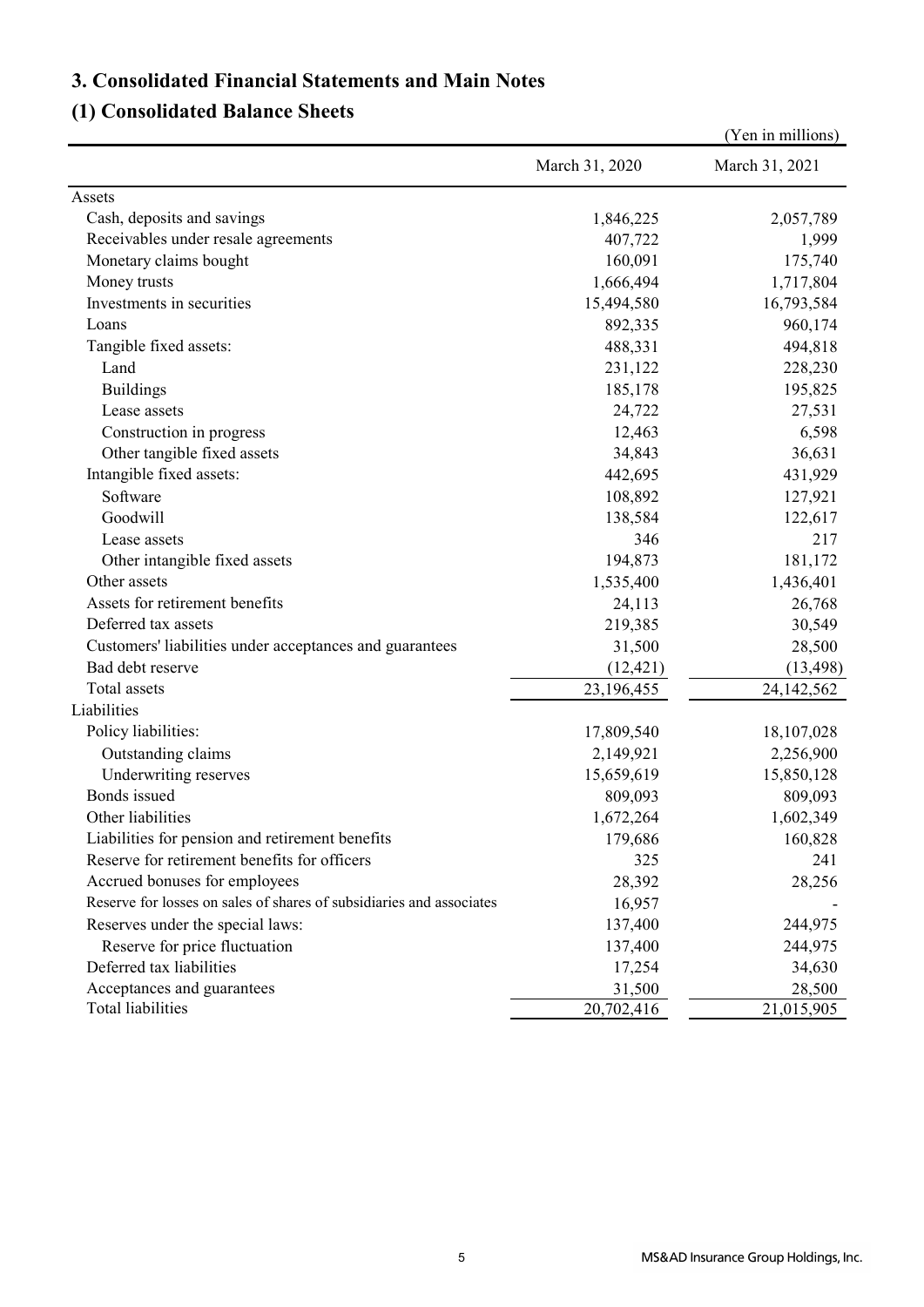|                                                             |                | (Yen in millions) |
|-------------------------------------------------------------|----------------|-------------------|
|                                                             | March 31, 2020 | March 31, 2021    |
| Net assets                                                  |                |                   |
| Shareholders' equity:                                       |                |                   |
| Common stock                                                | 100,000        | 100,276           |
| Capital surplus                                             | 553,163        | 553,428           |
| Retained earnings                                           | 1,019,468      | 1,078,850         |
| Treasury stock                                              | (84, 432)      | (119,267)         |
| Total shareholders' equity                                  | 1,588,199      | 1,613,287         |
| Accumulated other comprehensive income:                     |                |                   |
| Net unrealized gains/(losses) on investments in securities  | 982,042        | 1,630,325         |
| Net deferred gains/(losses) on hedges                       | 30,916         | 14,997            |
| Foreign currency translation adjustments                    | (140, 106)     | (178,080)         |
| Accumulated actuarial gains/(losses) on retirement benefits | (9,381)        | 3,819             |
| Total accumulated other comprehensive income                | 863,470        | 1,471,062         |
| Stock acquisition rights                                    | 1,206          | 1,019             |
| Non-controlling interests                                   | 41,161         | 41,288            |
| Total net assets                                            | 2,494,038      | 3,126,657         |
| Total liabilities and net assets                            | 23,196,455     | 24,142,562        |
|                                                             |                |                   |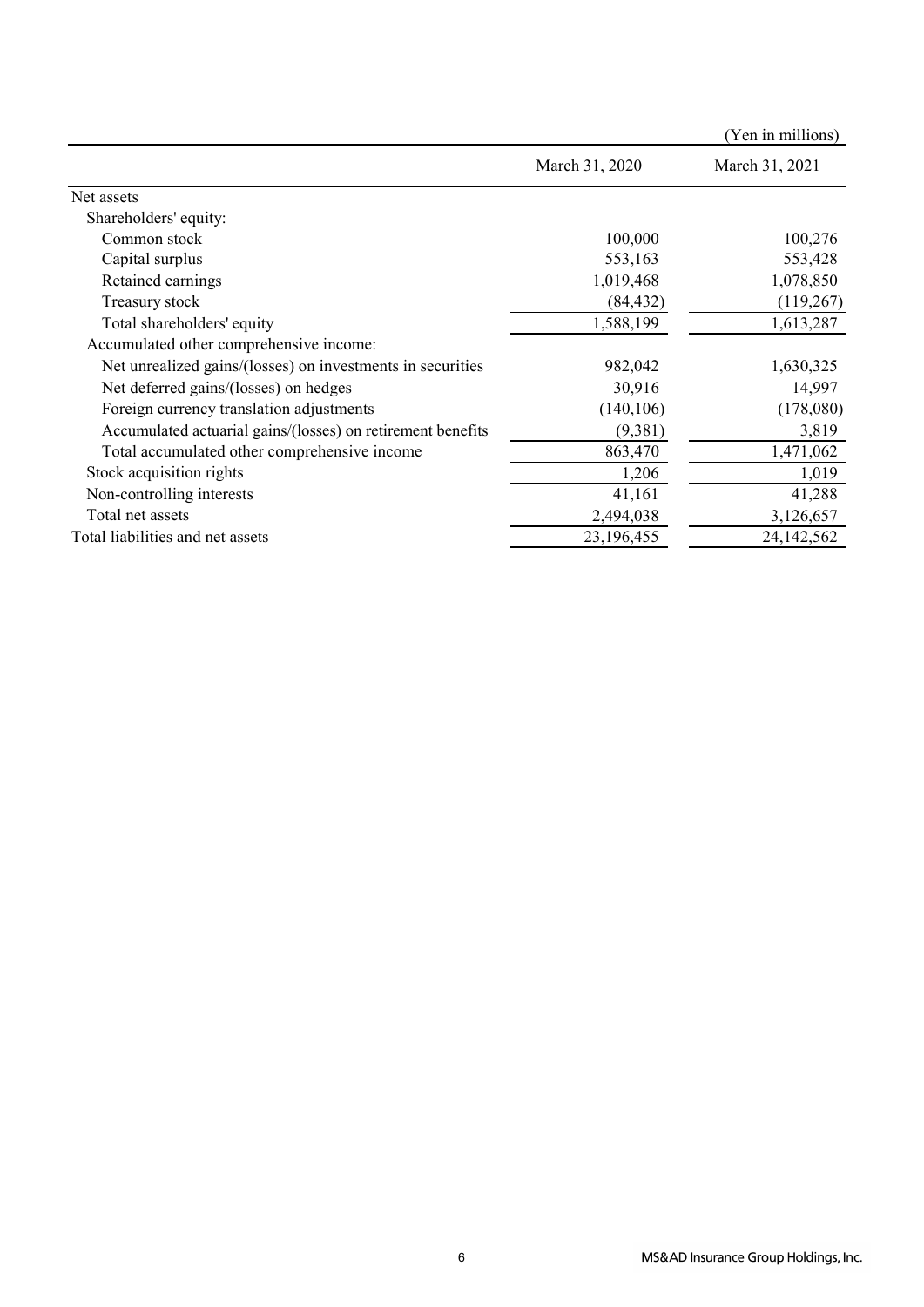# **(2) Consolidated Statements of Income and Comprehensive Income**

# **(Consolidated Statements of Income)**

|                                                                      |                | (Yen in millions) |
|----------------------------------------------------------------------|----------------|-------------------|
|                                                                      | Year ended     | Year ended        |
|                                                                      | March 31, 2020 | March 31, 2021    |
| Ordinary income:                                                     | 5,168,361      | 4,892,244         |
| Underwriting income:                                                 | 4,640,584      | 3,425,364         |
| Net premiums written                                                 | 3,573,732      | 3,500,996         |
| Deposit premiums from policyholders                                  | 75,553         | 72,635            |
| Investment income on deposit premiums from policyholders             | 39,177         | 36,384            |
| Life insurance premiums                                              | 943,721        | (202, 321)        |
| Other underwriting income                                            | 8,400          | 17,669            |
| Investment income:                                                   | 511,529        | 1,450,793         |
| Interest and dividends income                                        | 304,514        | 293,587           |
| Investment gains on money trusts                                     | 64,627         | 212,824           |
| Investment gains on trading securities                               | 55,652         | 35,605            |
| Gains on sales of securities                                         | 118,845        | 233,371           |
| Gains on redemption of securities                                    | 4,387          | 2,567             |
| Investment gains on separate accounts                                |                | 311,765           |
| Other investment income                                              | 2,679          | 397,456           |
| Transfer of investment income on deposit premiums from policyholders | (39,177)       | (36, 384)         |
| Other ordinary income:                                               | 16,247         | 16,085            |
| Other ordinary income                                                | 16,247         | 16,085            |
| Ordinary expenses:                                                   | 5,010,660      | 4,585,719         |
| Underwriting expenses:                                               | 3,749,818      | 3,800,437         |
| Net claims paid                                                      | 2,027,212      | 1,902,248         |
| Loss adjustment expenses                                             | 177,354        | 188,784           |
| Commissions and collection expenses                                  | 727,409        | 735,307           |
| Maturity refunds to policyholders                                    | 220,697        | 221,162           |
| Dividends to policyholders                                           | 103            | 73                |
| Life insurance claims                                                | 376,620        | 405,474           |
| Provision for outstanding claims                                     | 19,962         | 133,130           |
| Provision for underwriting reserves                                  | 196,179        | 208,901           |
| Other underwriting expenses                                          | 4,278          | 5,353             |
| Investment expenses:                                                 | 512,978        | 69,695            |
| Investment losses on money trusts                                    | 47,310         | 9                 |
| Losses on sales of securities                                        | 18,021         | 8,096             |
| Impairment losses on securities                                      | 39,685         | 7,100             |
| Losses on redemption of securities                                   | 310            | 738               |
| Losses on derivative transactions                                    | 18,547         | 46,838            |
| Investment losses on separate accounts                               | 57,457         |                   |
| Other investment expenses                                            | 331,646        | 6,911             |
| Operating expenses and general and administrative expenses           | 694,618        | 688,576           |
| Other ordinary expenses:                                             | 53,244         | 27,010            |
| Interest expense                                                     | 13,363         | 14,599            |
| Provision for bad debts                                              | 4,456          | 1,474             |
| Loss on bad debts                                                    | 163            | 137               |
| Losses on equity method investments                                  | 30,878         | 6,601             |
| Other ordinary expenses                                              | 4,383          | 4,197             |
| Ordinary profit                                                      | 157,701        | 306,524           |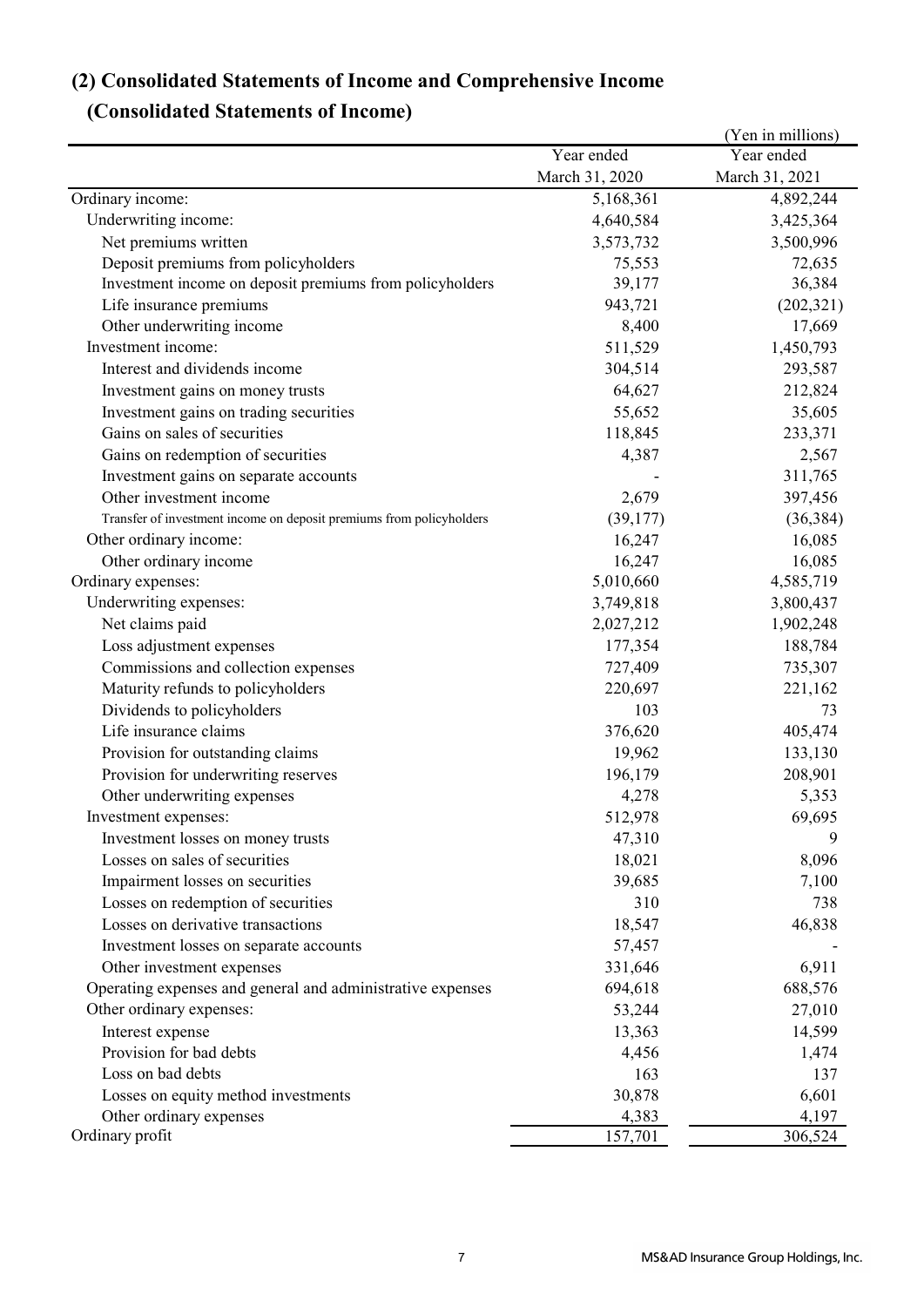|                                                                                  |                | (Yen in millions) |
|----------------------------------------------------------------------------------|----------------|-------------------|
|                                                                                  | Year ended     | Year ended        |
|                                                                                  | March 31, 2020 | March 31, 2021    |
| Extraordinary income:                                                            | 51,426         | 15,920            |
| Gains on sales of fixed assets                                                   | 4,809          | 7,717             |
| Reversal of reserves under the special laws:                                     | 35,848         |                   |
| Reversal of reserve for price fluctuation                                        | 35,848         |                   |
| Gains on step acquisitions                                                       | 6,587          |                   |
| Gains on change in equity                                                        | 2,804          | 89                |
| Reversal of reserve for losses on sales of shares of subsidiaries and associates |                | 8,113             |
| Other extraordinary income                                                       | 1,377          |                   |
| Extraordinary losses:                                                            | 196,622        | 120,717           |
| Losses on sales of fixed assets                                                  | 2,973          | 6,071             |
| Impairment losses on fixed assets                                                | 173,611        | 1,949             |
| Provision for reserves under the special laws:                                   |                | 107,575           |
| Provision for reserve for price fluctuation                                      |                | 107,575           |
| Losses on reduction of tangible fixed assets                                     |                |                   |
| Losses on change in equity                                                       |                | 1,685             |
| Provision for losses on sales of shares of subsidiaries and associates           | 16,957         |                   |
| Other extraordinary losses                                                       | 3,080          | 3,432             |
| Income before income taxes                                                       | 12,505         | 201,727           |
| Income taxes - current                                                           | 34,420         | 93,223            |
| Income taxes - deferred                                                          | (167, 482)     | (39,167)          |
| Total income taxes                                                               | (133,061)      | 54,056            |
| Net income                                                                       | 145,567        | 147,670           |
| Net income attributable to non-controlling interests                             | 2,536          | 3,272             |
| Net income attributable to owners of the parent                                  | 143,030        | 144,398           |
|                                                                                  |                |                   |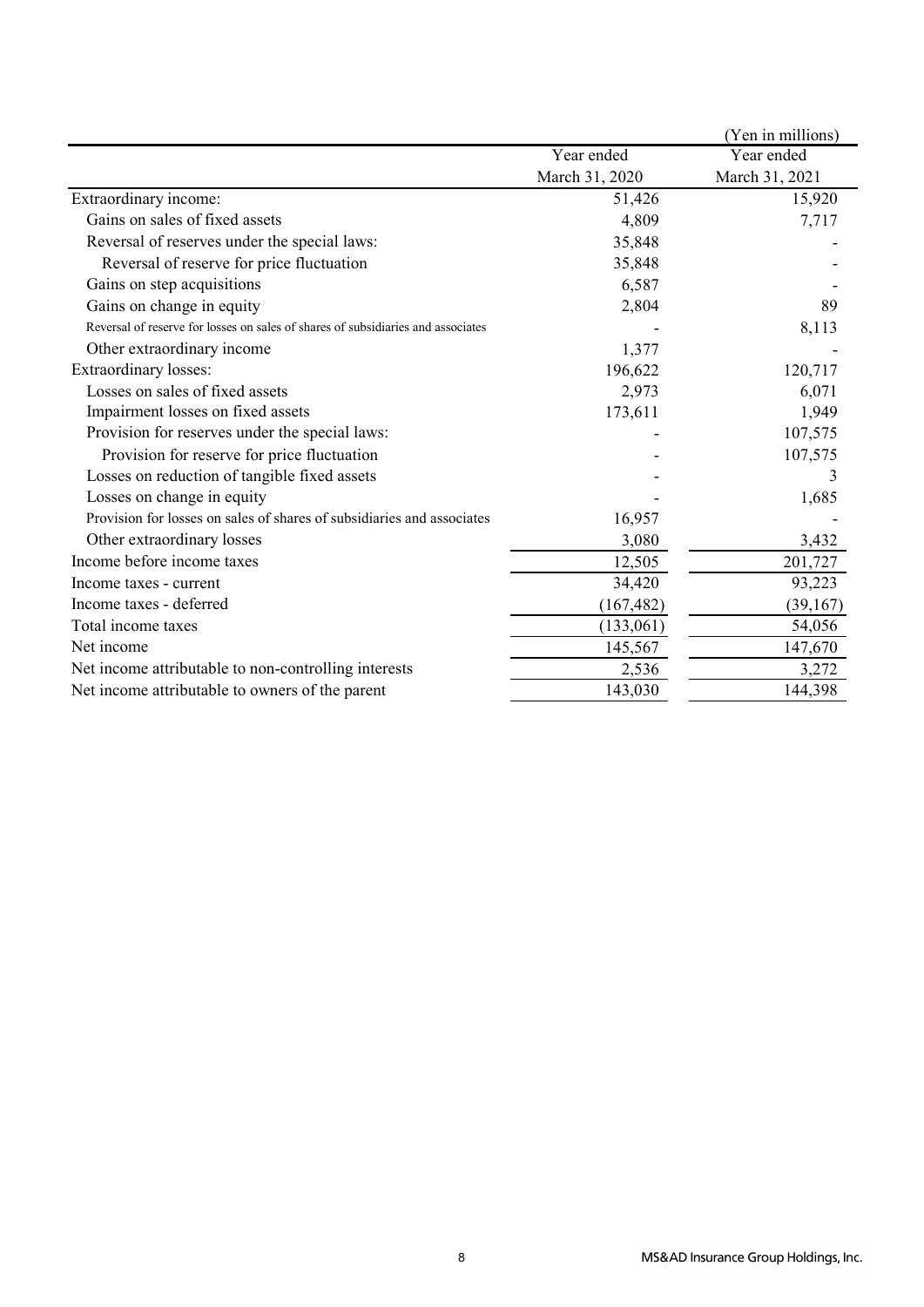|                                                                  |                | (Yen in millions) |
|------------------------------------------------------------------|----------------|-------------------|
|                                                                  | Year ended     | Year ended        |
|                                                                  | March 31, 2020 | March 31, 2021    |
| Net income                                                       | 145,567        | 147,670           |
| Other comprehensive income:                                      |                |                   |
| Net unrealized gains/(losses) on investments in securities       | (298, 942)     | 641,845           |
| Net deferred gains/(losses) on hedges                            | 6,101          | (16, 184)         |
| Foreign currency translation adjustments                         | 3,001          | (47, 613)         |
| Accumulated actuarial gains/(losses) on retirement benefits      | (13,737)       | 13,220            |
| Share of other comprehensive income of equity method investments | 721            | 14,998            |
| Total other comprehensive income                                 | (302, 855)     | 606,267           |
| Total comprehensive income                                       | (157, 288)     | 753,938           |
| Allocation:                                                      |                |                   |
| Comprehensive income attributable to owners of the parent        | (161,004)      | 751,990           |
| Comprehensive income attributable to non-controlling interests   | 3,716          | 1,947             |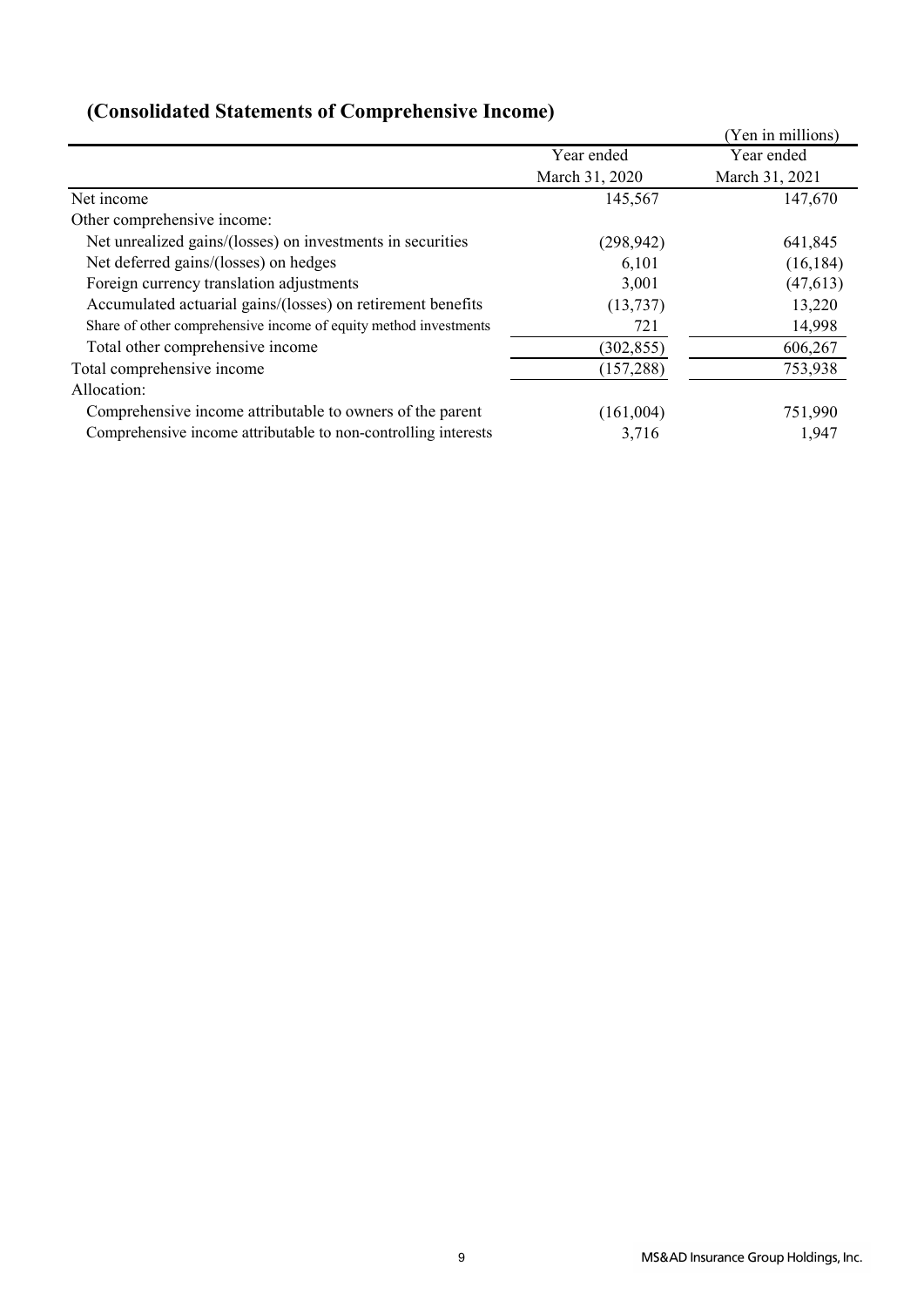## **(3) Consolidated Statements of Changes in Net Assets**

## **For the year ended March 31, 2020 (from April 1, 2019 to March 31, 2020)**

|                                                         |                      |                 |                   |                | (Yen in millions)             |  |  |  |
|---------------------------------------------------------|----------------------|-----------------|-------------------|----------------|-------------------------------|--|--|--|
|                                                         | Shareholders' equity |                 |                   |                |                               |  |  |  |
|                                                         | Common stock         | Capital surplus | Retained earnings | Treasury stock | Total shareholders'<br>equity |  |  |  |
| Beginning balance                                       | 100,000              | 553,168         | 962,385           | (32, 539)      | 1,583,013                     |  |  |  |
| Cumulative effect of changing<br>accounting policies    |                      |                 | (942)             |                | (942)                         |  |  |  |
| Beginning balance (adjusted)                            | 100,000              | 553,168         | 961,442           | (32, 539)      | 1,582,070                     |  |  |  |
| Changes for the year:                                   |                      |                 |                   |                |                               |  |  |  |
| Issuance of new shares                                  |                      |                 |                   |                |                               |  |  |  |
| Dividends paid                                          |                      |                 | (83,951)          |                | (83,951)                      |  |  |  |
| Net income attributable to<br>owners of the parent      |                      |                 | 143,030           |                | 143,030                       |  |  |  |
| Repurchase of treasury stock                            |                      |                 |                   | (52,019)       | (52, 019)                     |  |  |  |
| Disposal of treasury stock                              |                      | (5)             |                   | 127            | 121                           |  |  |  |
| Other                                                   |                      |                 | (1,052)           |                | (1,052)                       |  |  |  |
| Net changes of items other<br>than shareholders' equity |                      |                 |                   |                |                               |  |  |  |
| Total changes for the year                              | ۰                    | (5)             | 58,026            | (51, 892)      | 6,128                         |  |  |  |
| Ending balance                                          | 100,000              | 553,163         | 1,019,468         | (84, 432)      | 1,588,199                     |  |  |  |

|                                                         | Accumulated other comprehensive income                              |                                             |                                                   |                                                                         |                                                          |                                |                                  |                     |
|---------------------------------------------------------|---------------------------------------------------------------------|---------------------------------------------|---------------------------------------------------|-------------------------------------------------------------------------|----------------------------------------------------------|--------------------------------|----------------------------------|---------------------|
|                                                         | Net unrealized<br>gains/(losses)<br>on investments<br>in securities | Net deferred<br>gains/(losses)<br>on hedges | Foreign<br>currency<br>translation<br>adjustments | Accumulated<br>actuarial<br>gains/(losses)<br>on retirement<br>benefits | Total<br>accumulated<br>other<br>comprehensive<br>income | Stock<br>acquisition<br>rights | Non-<br>controlling<br>interests | Total net<br>assets |
| Beginning balance                                       | 1,273,881                                                           | 25,168                                      | (135,992)                                         | 4,448                                                                   | 1,167,505                                                | 785                            | 26,743                           | 2,778,047           |
| Cumulative effect of changing<br>accounting policies    |                                                                     |                                             |                                                   |                                                                         |                                                          |                                |                                  | (942)               |
| Beginning balance (adjusted)                            | 1,273,881                                                           | 25,168                                      | (135,992)                                         | 4,448                                                                   | 1,167,505                                                | 785                            | 26,743                           | 2,777,104           |
| Changes for the year:                                   |                                                                     |                                             |                                                   |                                                                         |                                                          |                                |                                  |                     |
| Issuance of new shares                                  |                                                                     |                                             |                                                   |                                                                         |                                                          |                                |                                  |                     |
| Dividends paid                                          |                                                                     |                                             |                                                   |                                                                         |                                                          |                                |                                  | (83,951)            |
| Net income attributable to<br>owners of the parent      |                                                                     |                                             |                                                   |                                                                         |                                                          |                                |                                  | 143,030             |
| Repurchase of treasury stock                            |                                                                     |                                             |                                                   |                                                                         |                                                          |                                |                                  | (52,019)            |
| Disposal of treasury stock                              |                                                                     |                                             |                                                   |                                                                         |                                                          |                                |                                  | 121                 |
| Other                                                   |                                                                     |                                             |                                                   |                                                                         |                                                          |                                |                                  | (1,052)             |
| Net changes of items other<br>than shareholders' equity | (291, 838)                                                          | 5,747                                       | (4, 113)                                          | (13, 829)                                                               | (304, 034)                                               | 421                            | 14,418                           | (289, 194)          |
| Total changes for the year                              | (291, 838)                                                          | 5,747                                       | (4, 113)                                          | (13,829)                                                                | (304, 034)                                               | 421                            | 14,418                           | (283,065)           |
| Ending balance                                          | 982,042                                                             | 30,916                                      | (140, 106)                                        | (9,381)                                                                 | 863,470                                                  | 1,206                          | 41,161                           | 2,494,038           |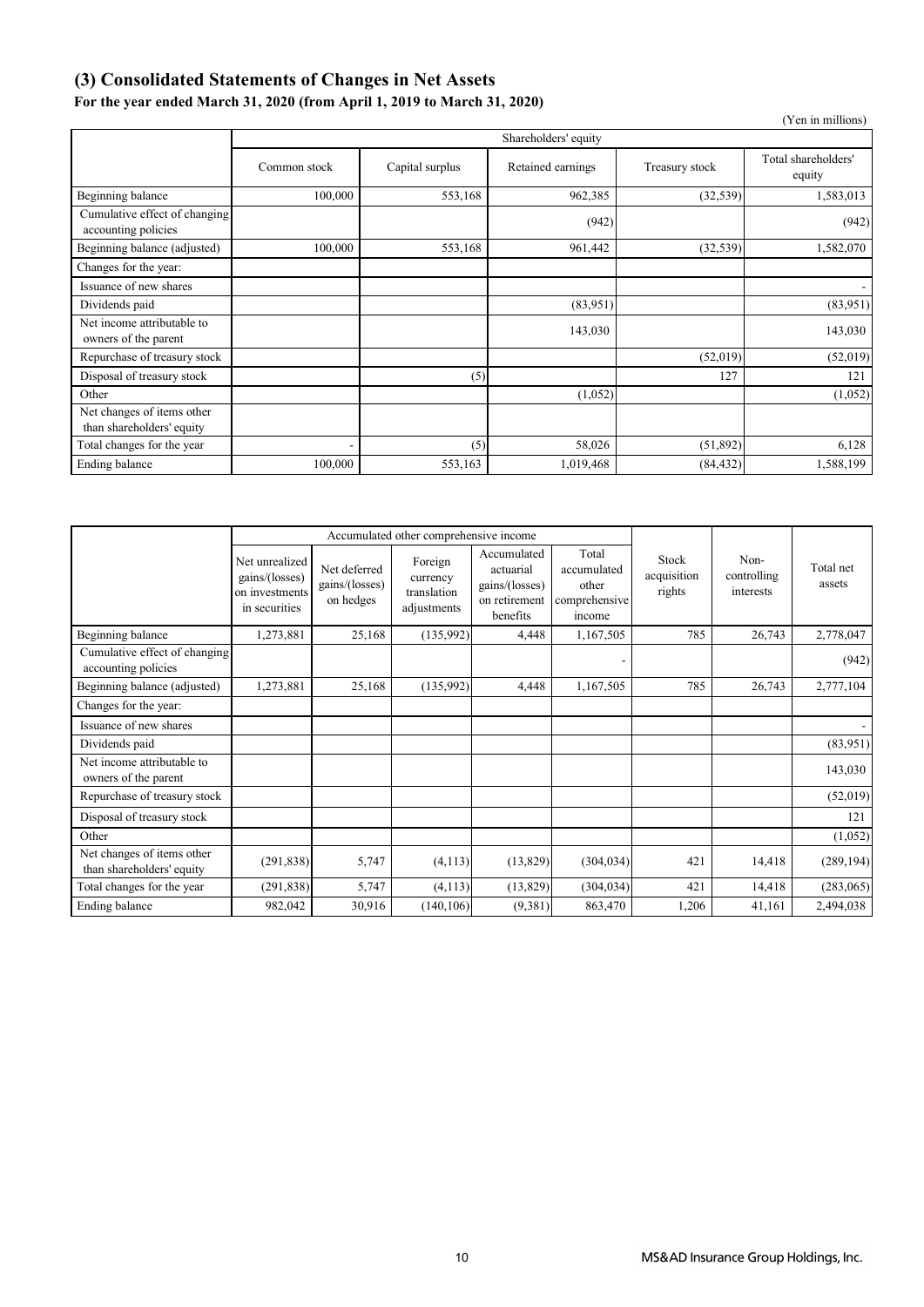## **For the year ended March 31, 2021 (from April 1, 2020 to March 31, 2021)**

|                                                         |              |                      |                   |                | (Yen in millions)             |  |  |  |  |
|---------------------------------------------------------|--------------|----------------------|-------------------|----------------|-------------------------------|--|--|--|--|
|                                                         |              | Shareholders' equity |                   |                |                               |  |  |  |  |
|                                                         | Common stock | Capital surplus      | Retained earnings | Treasury stock | Total shareholders'<br>equity |  |  |  |  |
| Beginning balance                                       | 100,000      | 553,163              | 1,019,468         | (84, 432)      | 1,588,199                     |  |  |  |  |
| Cumulative effect of changing<br>accounting policies    |              |                      |                   |                |                               |  |  |  |  |
| Beginning balance (adjusted)                            | 100,000      | 553,163              | 1,019,468         | (84, 432)      | 1,588,199                     |  |  |  |  |
| Changes for the year:                                   |              |                      |                   |                |                               |  |  |  |  |
| Issuance of new shares                                  | 276          | 276                  |                   |                | 552                           |  |  |  |  |
| Dividends paid                                          |              |                      | (85,017)          |                | (85,017)                      |  |  |  |  |
| Net income attributable to<br>owners of the parent      |              |                      | 144,398           |                | 144,398                       |  |  |  |  |
| Repurchase of treasury stock                            |              |                      |                   | (35,036)       | (35,036)                      |  |  |  |  |
| Disposal of treasury stock                              |              | (11)                 |                   | 201            | 189                           |  |  |  |  |
| Other                                                   |              |                      |                   |                |                               |  |  |  |  |
| Net changes of items other<br>than shareholders' equity |              |                      |                   |                |                               |  |  |  |  |
| Total changes for the year                              | 276          | 264                  | 59,381            | (34, 835)      | 25,087                        |  |  |  |  |
| Ending balance                                          | 100,276      | 553,428              | 1,078,850         | (119,267)      | 1,613,287                     |  |  |  |  |

|                                                         |                                                                     | Accumulated other comprehensive income      |                                                   |                                                                         |                                                          |                                |                                  |                     |
|---------------------------------------------------------|---------------------------------------------------------------------|---------------------------------------------|---------------------------------------------------|-------------------------------------------------------------------------|----------------------------------------------------------|--------------------------------|----------------------------------|---------------------|
|                                                         | Net unrealized<br>gains/(losses)<br>on investments<br>in securities | Net deferred<br>gains/(losses)<br>on hedges | Foreign<br>currency<br>translation<br>adjustments | Accumulated<br>actuarial<br>gains/(losses)<br>on retirement<br>benefits | Total<br>accumulated<br>other<br>comprehensive<br>income | Stock<br>acquisition<br>rights | Non-<br>controlling<br>interests | Total net<br>assets |
| Beginning balance                                       | 982,042                                                             | 30,916                                      | (140, 106)                                        | (9,381)                                                                 | 863,470                                                  | 1,206                          | 41,161                           | 2,494,038           |
| Cumulative effect of changing<br>accounting policies    |                                                                     |                                             |                                                   |                                                                         |                                                          |                                |                                  |                     |
| Beginning balance (adjusted)                            | 982,042                                                             | 30,916                                      | (140, 106)                                        | (9,381)                                                                 | 863,470                                                  | 1,206                          | 41,161                           | 2,494,038           |
| Changes for the year:                                   |                                                                     |                                             |                                                   |                                                                         |                                                          |                                |                                  |                     |
| Issuance of new shares                                  |                                                                     |                                             |                                                   |                                                                         |                                                          |                                |                                  | 552                 |
| Dividends paid                                          |                                                                     |                                             |                                                   |                                                                         |                                                          |                                |                                  | (85,017)            |
| Net income attributable to<br>owners of the parent      |                                                                     |                                             |                                                   |                                                                         |                                                          |                                |                                  | 144,398             |
| Repurchase of treasury stock                            |                                                                     |                                             |                                                   |                                                                         |                                                          |                                |                                  | (35,036)            |
| Disposal of treasury stock                              |                                                                     |                                             |                                                   |                                                                         |                                                          |                                |                                  | 189                 |
| Other                                                   |                                                                     |                                             |                                                   |                                                                         |                                                          |                                |                                  |                     |
| Net changes of items other<br>than shareholders' equity | 648,283                                                             | (15,918)                                    | (37, 974)                                         | 13,201                                                                  | 607,591                                                  | (187)                          | 126                              | 607,530             |
| Total changes for the year                              | 648,283                                                             | (15,918)                                    | (37, 974)                                         | 13,201                                                                  | 607,591                                                  | (187)                          | 126                              | 632,618             |
| Ending balance                                          | 1,630,325                                                           | 14,997                                      | (178,080)                                         | 3,819                                                                   | 1,471,062                                                | 1,019                          | 41,288                           | 3,126,657           |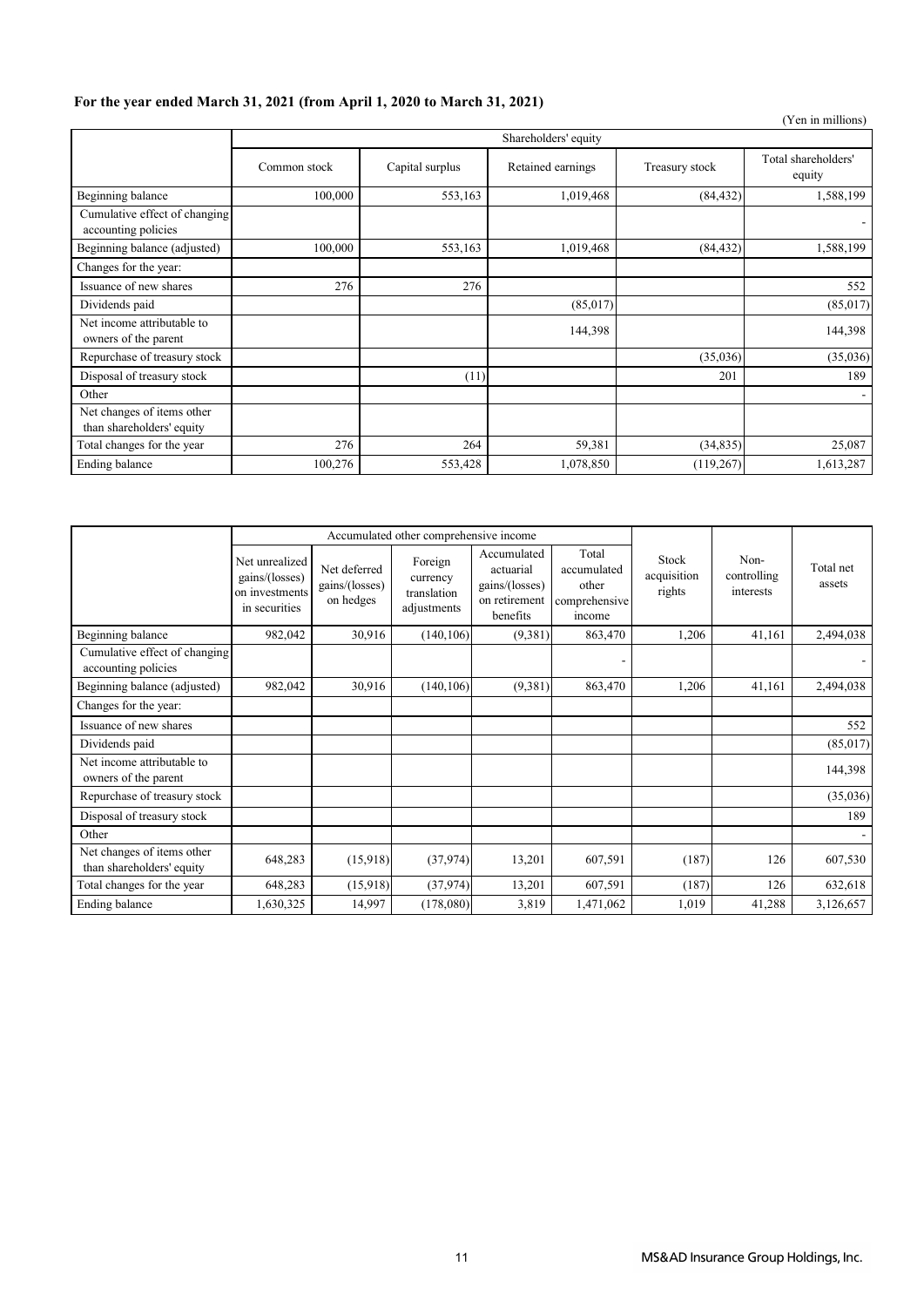# **(4) Consolidated Statements of Cash Flows**

|                                                                        |                | (Yen in millions) |
|------------------------------------------------------------------------|----------------|-------------------|
|                                                                        | Year ended     | Year ended        |
|                                                                        | March 31, 2020 | March 31, 2021    |
| Cash flows from operating activities:                                  |                |                   |
| Income before income taxes                                             | 12,505         | 201,727           |
| Depreciation                                                           | 65,613         | 72,348            |
| Impairment losses on fixed assets                                      | 173,611        | 1,949             |
| Amortization of goodwill                                               | 12,737         | 11,712            |
| Increase/(decrease) in outstanding claims                              | (67, 233)      | 123,275           |
| Increase/(decrease) in underwriting reserves                           | 186,053        | 201,047           |
| Increase/(decrease) in bad debt reserve                                | 3,145          | 1,202             |
| Increase/(decrease) in reserve for retirement benefits for officers    | (88)           | (84)              |
| Increase/(decrease) in accrued bonuses for employees                   | 461            | 115               |
| Increase/(decrease) in reserve for losses on sales                     |                |                   |
| of shares of subsidiaries and associates                               | 13,143         | (13, 143)         |
| Increase/(decrease) in reserve for reorganization by function          | (6, 498)       |                   |
| Increase/(decrease) in liabilities for pension and retirement benefits | (10, 352)      | (3, 475)          |
| Increase/(decrease) in reserve for price fluctuation                   | (35, 848)      | 107,575           |
| Interest and dividends income                                          | (304, 514)     | (293, 587)        |
| Losses/(gains) on money trusts                                         | (17,299)       | (212, 815)        |
| Losses/(gains) on investments in securities                            | (120, 868)     | (255,609)         |
| Losses/(gains) on derivative transactions                              | 18,547         | 46,838            |
| Investment losses/(gains) on separate accounts                         | 57,457         | (311,765)         |
| Interest expense                                                       | 13,363         | 14,599            |
| Foreign exchange losses/(gains)                                        | 319,557        | (393, 298)        |
| Losses/(gains) on disposal of tangible fixed assets                    | (2,319)        | (3,949)           |
| Losses/(gains) on equity method investments                            | 30,878         | 6,601             |
| Losses/(gains) on step acquisitions                                    | (6,587)        |                   |
| Losses/(gains) on change in equity                                     | (2,804)        | 1,595             |
| Decrease/(increase) in other assets                                    | (30, 875)      | 52,791            |
| Increase/(decrease) in other liabilities                               | 76,050         | (6, 415)          |
| Others, net                                                            | (22, 530)      | (22, 378)         |
| Subtotal                                                               | 355,302        | (673, 140)        |
| Interest and dividends received                                        | 401,686        | 394,404           |
| Interest paid                                                          | (13,259)       | (14, 566)         |
| Income taxes refunded/(paid)                                           | (75, 833)      | (30,609)          |
| Net cash provided by/(used in) operating activities (a)                | 667,896        | (323, 912)        |
|                                                                        |                |                   |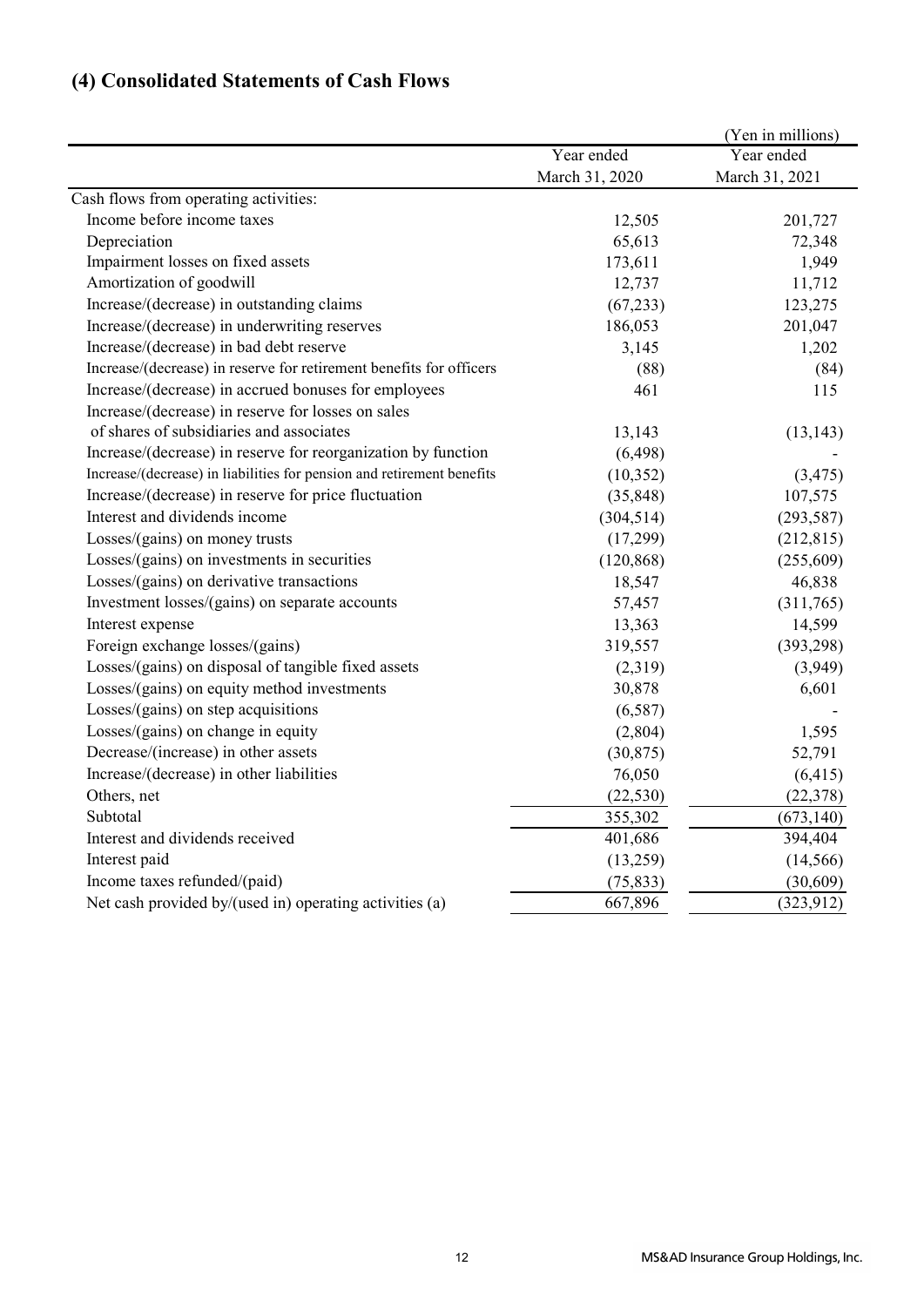|                                                                                      |                | (Yen in millions) |
|--------------------------------------------------------------------------------------|----------------|-------------------|
|                                                                                      | Year ended     | Year ended        |
|                                                                                      | March 31, 2020 | March 31, 2021    |
| Cash flows from investing activities:                                                |                |                   |
| Net decrease/(increase) in deposits and savings                                      | 20,391         | (4,198)           |
| Purchase of monetary claims bought                                                   | (18, 809)      | (19, 828)         |
| Proceeds from sales and redemption of monetary claims bought                         | 15,982         | 2,127             |
| Purchase of money trusts                                                             | (232,980)      | (380, 662)        |
| Proceeds from sales of money trusts                                                  | 116,399        | 553,405           |
| Purchase of securities                                                               | (4,537,656)    | (4,423,413)       |
| Proceeds from sales and redemption of securities                                     | 4,434,208      | 4,759,491         |
| Investments in loans                                                                 | (226, 329)     | (213,370)         |
| Collection of loans                                                                  | 200,104        | 197,834           |
| Net increase/(decrease) in payables under repurchase agreements                      | (55, 816)      | (412,965)         |
| Net increase/(decrease) in cash collateral under securities lending transaction      | 62,989         | 76,465            |
| Others, net                                                                          | 11,452         | (8, 842)          |
| Subtotal (b)                                                                         | (210, 064)     | 126,042           |
| $(a + b)$                                                                            | 457,831        | (197, 869)        |
| Acquisition of tangible fixed assets                                                 | (32,021)       | (33,696)          |
| Proceeds from sales of tangible fixed assets                                         | 7,439          | 10,954            |
| Acquisition of intangible fixed assets                                               | (78, 519)      | (57, 407)         |
| Acquisition of subsidiaries resulting in changes in scope of consolidation           | (9,715)        |                   |
| Net payments for sale of subsidiaries resulting in changes in scope of consolidation | (6,327)        |                   |
| Others, net                                                                          | (1,152)        | (1,967)           |
| Net cash provided by/(used in) investing activities                                  | (330, 363)     | 43,925            |
| Cash flows from financing activities:                                                |                |                   |
| Proceeds from borrowings                                                             | 149,381        |                   |
| Repayments of borrowings                                                             | (167, 648)     |                   |
| Issuance of bonds                                                                    | 149,427        | 99,321            |
| Redemption of bonds                                                                  |                | (100,000)         |
| Net increase/(decrease) in payables under repurchase agreements                      |                | 110,343           |
| Net increase/(decrease) in cash collateral under securities lending transactions     | 79,080         | 103,510           |
| Repurchase of treasury stock                                                         | (52,019)       | (35,036)          |
| Dividends paid to shareholders                                                       | (83, 861)      | (84,928)          |
| Dividends paid to non-controlling interests                                          | (1,233)        | (1,829)           |
| Others, net                                                                          | (7, 805)       | (12, 102)         |
| Net cash provided by/(used in) financing activities                                  | 65,321         | 79,278            |
| Effect of exchange rate changes on cash and cash equivalents                         | (2,701)        | (3,537)           |
| Net increase/(decrease) in cash and cash equivalents                                 | 400,153        | (204, 245)        |
| Beginning balance of cash and cash equivalents                                       | 1,798,526      | 2,198,680         |
| Ending balance of cash and cash equivalents                                          | 2,198,680      | 1,994,434         |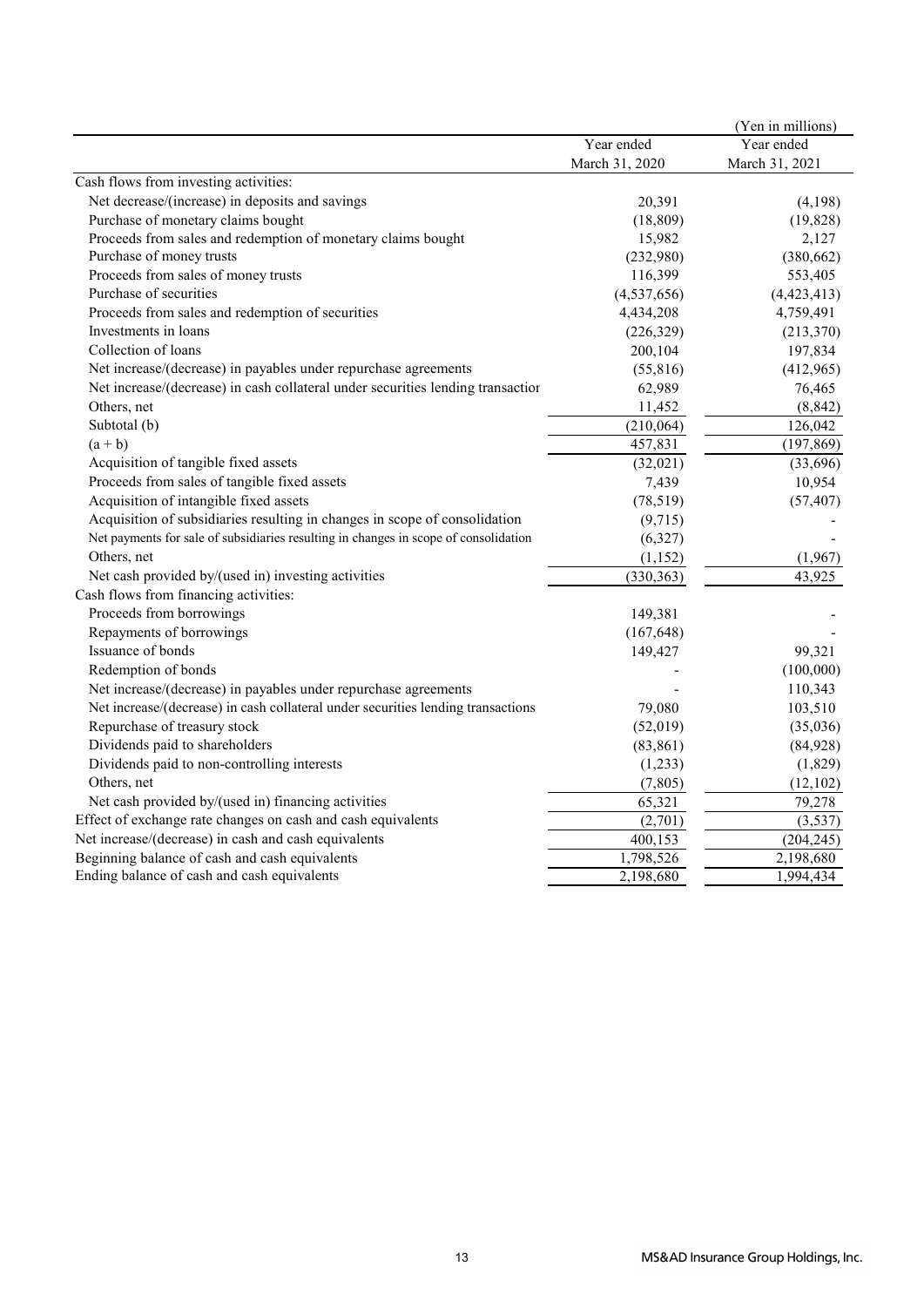# **(5) Notes to Consolidated Financial Statements**

(Notes to Going Concern Assumptions) Not applicable.

(Notes to Segment Information)

#### **1 Overview of reportable segments**

The reportable segments are the units of MS&AD group ("the Group") for which separate financial information is available and that are evaluated regularly by the board of directors in deciding allocation of resources and assessing their performance.

The Group's business domains comprise domestic non-life insurance business, domestic life insurance business, international business, financial services business and risk-related services business. Mitsui Sumitomo Insurance Co., Ltd. ("MSI"), Aioi Nissay Dowa Insurance Co., Ltd. ("ADI") and Mitsui Direct General Insurance Co., Ltd. ("Mitsui Direct General") primarily operate domestic non-life insurance business, and Mitsui Sumitomo Aioi Life Insurance Co., Ltd. ("MSI Aioi Life") and Mitsui Sumitomo Primary Life Insurance Co., Ltd. ("MSI Primary Life") primarily operate domestic life insurance business. The Company and domestic non-life insurance subsidiaries engage in international business, and overseas affiliated companies also develop insurance business in various foreign countries.

Segment information is presented based on the Group's business domains where the domestic life and non-life insurance businesses are further identified by each insurance company, resulting in six reportable segments that comprise the five domestic insurance companies and the international business (overseas insurance subsidiaries).

Each non-life insurance company underwrites fire and allied insurance, marine insurance, personal accident insurance, voluntary automobile insurance, compulsory automobile liability insurance and other non-life insurance products. Each life insurance company underwrites individual insurance, individual annuity insurance, group insurance and other life insurance products.

### **2 Methods of calculating revenues, net income or loss, assets, liabilities and other items by reportable segment**

The accounting methods for reportable segments are substantially the same as those mentioned in "Significant Accounting Policies" of the Securities Report filed on June 25, 2020. Net income by segment is the amount based on net income of each company (after taking ownership interests into consideration).

Intersegment revenues and transfers are calculated based on prices used in transactions between the Company and independent third parties.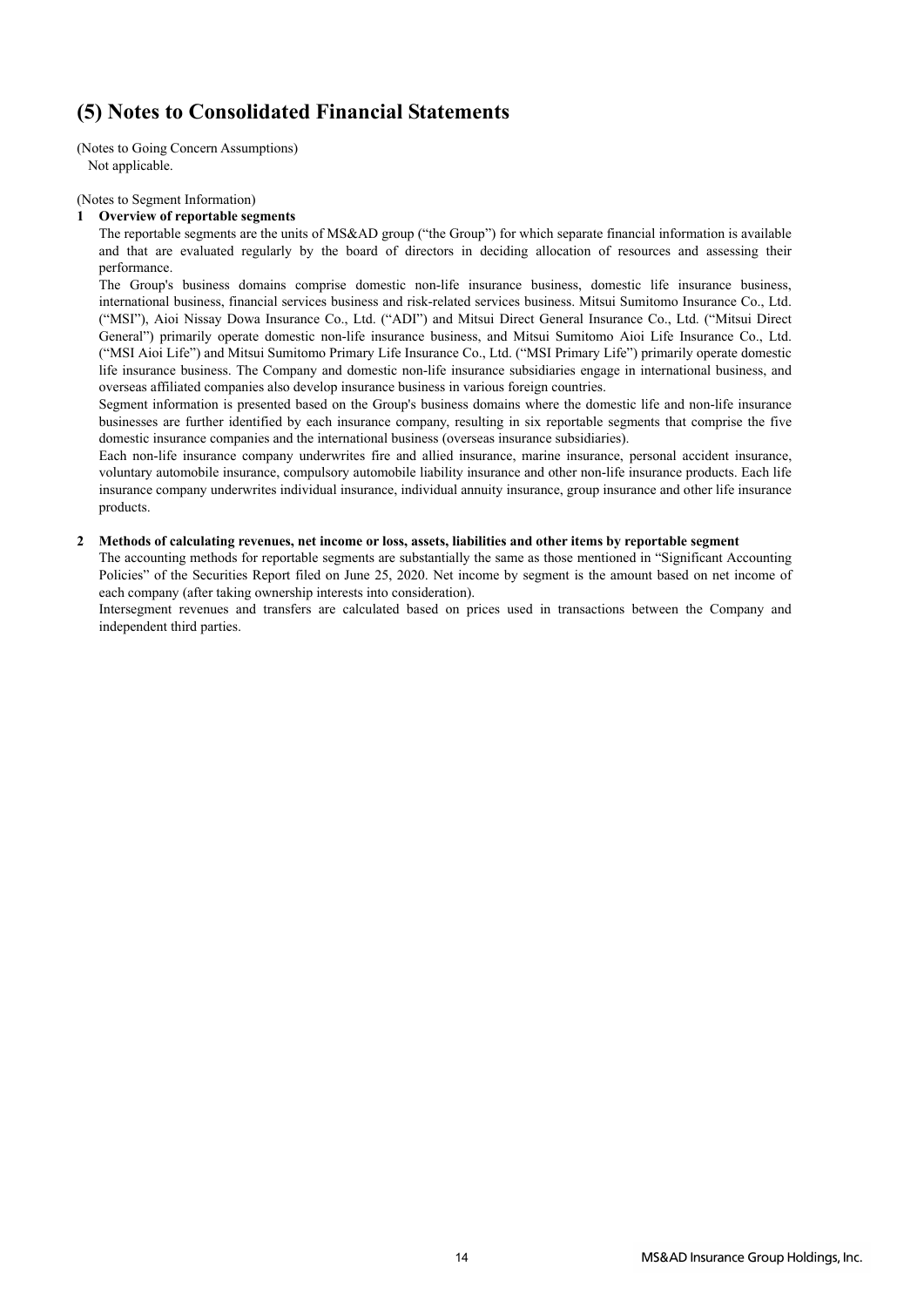3 Information on revenues, net income or loss, assets, liabilities and other items by reportable segment **For the year ended March 31, 2020 (from April 1, 2019 to March 31, 2020)**

|                                                                           |            | Domestic non-life insurance business | (Yen in millions)<br>Domestic life insurance business |               |                     |  |  |
|---------------------------------------------------------------------------|------------|--------------------------------------|-------------------------------------------------------|---------------|---------------------|--|--|
|                                                                           |            |                                      |                                                       |               |                     |  |  |
|                                                                           | <b>MSI</b> | ADI                                  | Mitsui Direct<br>General                              | MSI Aioi Life | MSI Primary<br>Life |  |  |
| Revenues: (Note 1)                                                        |            |                                      |                                                       |               |                     |  |  |
| Revenues from transactions<br>with external customers                     | 1,516,001  | 1,248,416                            | 36,432                                                | 376,903       | 557,764             |  |  |
| Intersegment revenues or transfers                                        | 31,928     | 28,354                               | (57)                                                  |               | (11,571)            |  |  |
| Total                                                                     | 1,547,930  | 1,276,770                            | 36,374                                                | 376,903       | 546,193             |  |  |
| Net income/(loss) by segment                                              | 94,079     | 44,784                               | 142                                                   | 7,500         | 20,310              |  |  |
| Assets by segment                                                         | 6,686,089  | 3,420,733                            | 59,768                                                | 4,510,472     | 6,814,907           |  |  |
| Other items:                                                              |            |                                      |                                                       |               |                     |  |  |
| Depreciation                                                              | 22,027     | 13,562                               | 1,690                                                 | 8,419         | 3,366               |  |  |
| Amortization of goodwill                                                  |            |                                      |                                                       |               |                     |  |  |
| Interest and dividends income                                             | 101,912    | 59,396                               | 50                                                    | 48,920        | 87,232              |  |  |
| Interest expense                                                          | 9,353      | 617                                  |                                                       |               | 15                  |  |  |
| Impairment losses on securities                                           | 20,878     | 11,023                               |                                                       |               | 2,256               |  |  |
| Gains/(losses) on<br>equity method investments                            |            |                                      |                                                       |               |                     |  |  |
| Extraordinary income:                                                     | 61,429     | 168                                  |                                                       | $\theta$      |                     |  |  |
| Reversal of reserve for price<br>fluctuation                              | 56,996     |                                      |                                                       |               |                     |  |  |
| Extraordinary losses:                                                     | 189,539    | 18,420                               | 31                                                    | 939           | 3,500               |  |  |
| Impairment losses on fixed assets                                         | 499        | 261                                  |                                                       |               |                     |  |  |
| Provision for reserve for price<br>fluctuation                            |            | 16,714                               | 7                                                     | 926           | 3,500               |  |  |
| Losses on valuation of shares<br>of subsidiaries and associates           | 186,325    |                                      |                                                       |               |                     |  |  |
| Provision for losses on sales of shares<br>of subsidiaries and associates |            |                                      |                                                       |               |                     |  |  |
| Income taxes                                                              | (133,076)  | (4, 420)                             | (12)                                                  | 1,580         | 7,650               |  |  |
| Equity method investments                                                 | 101,615    | 1,532                                |                                                       |               |                     |  |  |
| Increase in tangible fixed assets<br>and intangible fixed assets          | 59,068     | 34,361                               | 2,417                                                 | 9,616         | 5,170               |  |  |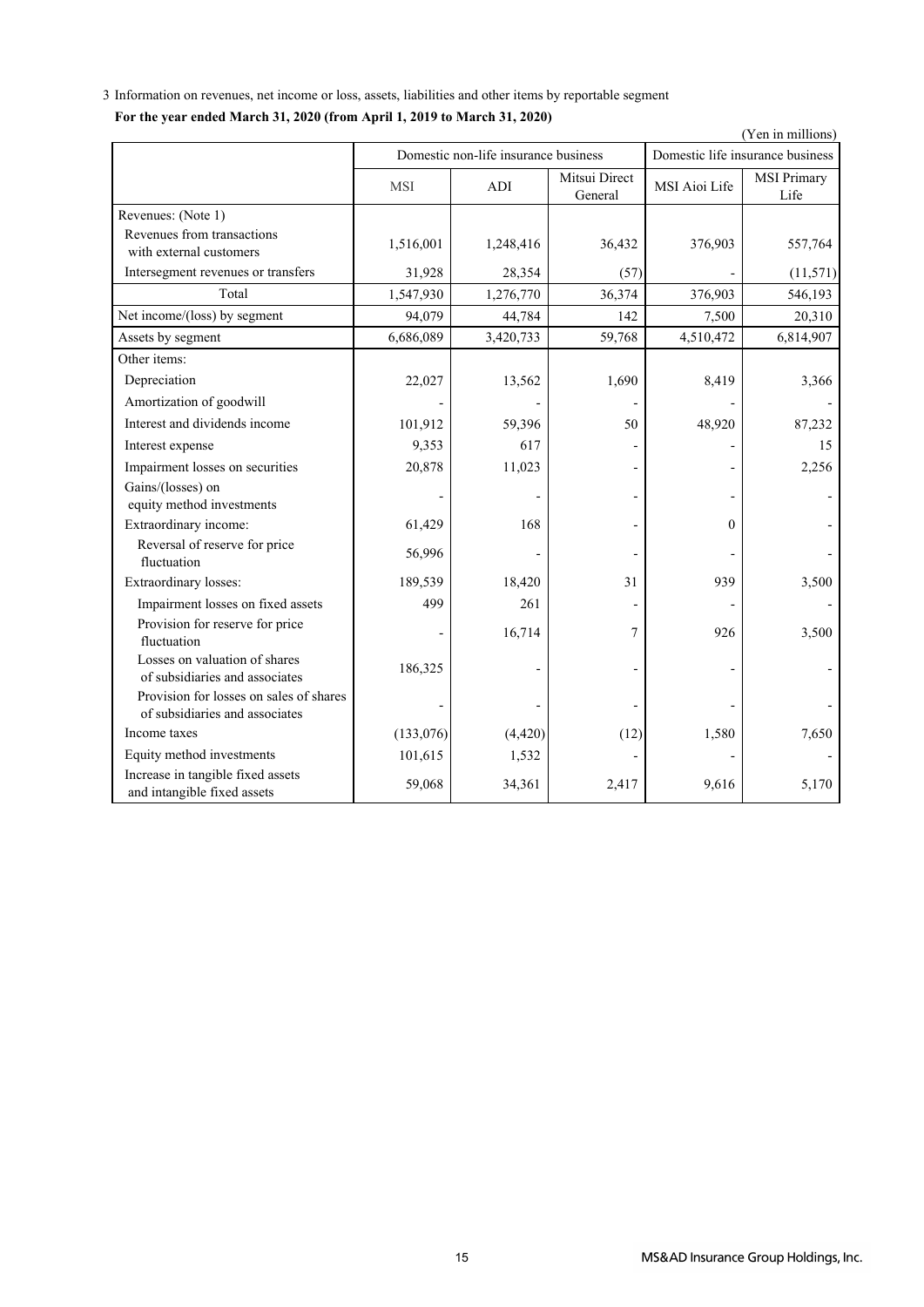|                                                                           | (Yen in millions)                     |          |            |                        |                                     |  |  |  |  |
|---------------------------------------------------------------------------|---------------------------------------|----------|------------|------------------------|-------------------------------------|--|--|--|--|
|                                                                           | International<br>business             | Others   |            | Adjustments            | Amount on the<br>consolidated       |  |  |  |  |
|                                                                           | Overseas<br>insurance<br>subsidiaries | (Note 2) | Total      | (Notes $3,4$ and $5$ ) | financial<br>statements<br>(Note 6) |  |  |  |  |
| Revenues: (Note 1)                                                        |                                       |          |            |                        |                                     |  |  |  |  |
| Revenues from transactions<br>with external customers                     | 780,875                               | 11,808   | 4,528,202  | (10, 749)              | 4,517,453                           |  |  |  |  |
| Intersegment revenues or transfers                                        | (59,909)                              | 11,355   | 100        | (100)                  |                                     |  |  |  |  |
| Total                                                                     | 720,966                               | 23,164   | 4,528,302  | (10, 849)              | 4,517,453                           |  |  |  |  |
| Net income/(loss) by segment                                              | 36,151                                | 5,599    | 208,569    | (65, 539)              | 143,030                             |  |  |  |  |
| Assets by segment                                                         | 3,402,719                             | 81,127   | 24,975,817 | (1,779,361)            | 23,196,455                          |  |  |  |  |
| Other items:                                                              |                                       |          |            |                        |                                     |  |  |  |  |
| Depreciation                                                              | 12,308                                | 144      | 61,519     | 4,093                  | 65,613                              |  |  |  |  |
| Amortization of goodwill                                                  |                                       |          |            | 12,737                 | 12,737                              |  |  |  |  |
| Interest and dividends income                                             | 23,538                                | 1,331    | 322,381    | (17, 866)              | 304,514                             |  |  |  |  |
| Interest expense                                                          | 1,667                                 |          | 11,654     | 1,708                  | 13,363                              |  |  |  |  |
| Impairment losses on securities                                           | 1,668                                 | $\Omega$ | 35,826     | 3,858                  | 39,685                              |  |  |  |  |
| Gains/(losses) on<br>equity method investments                            | 12,249                                | 365      | 12,614     | (43, 493)              | (30, 878)                           |  |  |  |  |
| Extraordinary income:                                                     | 77                                    |          | 61,675     | (10, 248)              | 51,426                              |  |  |  |  |
| Reversal of reserve for price<br>fluctuation                              |                                       |          | 56,996     | (21, 148)              | 35,848                              |  |  |  |  |
| Extraordinary losses:                                                     | 4,270                                 |          | 216,701    | (20,078)               | 196,622                             |  |  |  |  |
| Impairment losses on fixed assets                                         | 171                                   |          | 931        | 172,679                | 173,611                             |  |  |  |  |
| Provision for reserve for price<br>fluctuation                            |                                       | ÷        | 21,148     | (21, 148)              |                                     |  |  |  |  |
| Losses on valuation of shares<br>of subsidiaries and associates           |                                       |          | 186,325    | (186, 325)             |                                     |  |  |  |  |
| Provision for losses on sales of shares<br>of subsidiaries and associates |                                       |          |            | 16,957                 | 16,957                              |  |  |  |  |
| Income taxes                                                              | 7,835                                 | 203      | (120, 240) | (12, 821)              | (133,061)                           |  |  |  |  |
| Equity method investments                                                 | 194,114                               |          | 297,261    | (5,912)                | 291,349                             |  |  |  |  |
| Increase in tangible fixed assets<br>and intangible fixed assets          | 6,917                                 | 84       | 117,636    | (3,946)                | 113,690                             |  |  |  |  |

(Notes)

1 "Revenues" represents net premiums written for non-life insurance business, life insurance premiums for life insurance business, ordinary income for other business, and the sum total of net premiums written and life insurance premiums for "Amount on the consolidated financial statements".

2 "Others", which is business segments not included in reportable segments and other revenue generating business activities, represents domestic non-life insurance business operated by domestic insurance companies other than reportable segment, financial services business and risk-related services business operated by group companies other than domestic insurance companies and business investments by the Company into companies other than group companies.

3 "Adjustments" in "Revenues from transactions with external customers" represents the sum total of ordinary income items other than net premiums written and life insurance premiums for other business.

4 "Adjustments" in "Net income/(loss) by segment" includes elimination of intersegment transactions of ¥(12,941) million, companywide expenses not allocated to respective reportable segments of ¥(13,838) million, provision for losses on sales of shares of subsidiaries and associates of ¥(16,957) million, adjustments related to losses on valuation of shares of overseas insurance subsidiaries recorded at MSI of ¥186,325 million, impairment losses of ¥(172,679) million, tax effect on impairment losses of ¥ 15,063 million, and adjustments to profit and loss due to application of the purchase method to domestic insurance subsidiaries and amortization of goodwill of ¥(50,511) million. Most of the companywide expenses are expenses associated with the Company's administrative departments that do not belong to any reportable segments.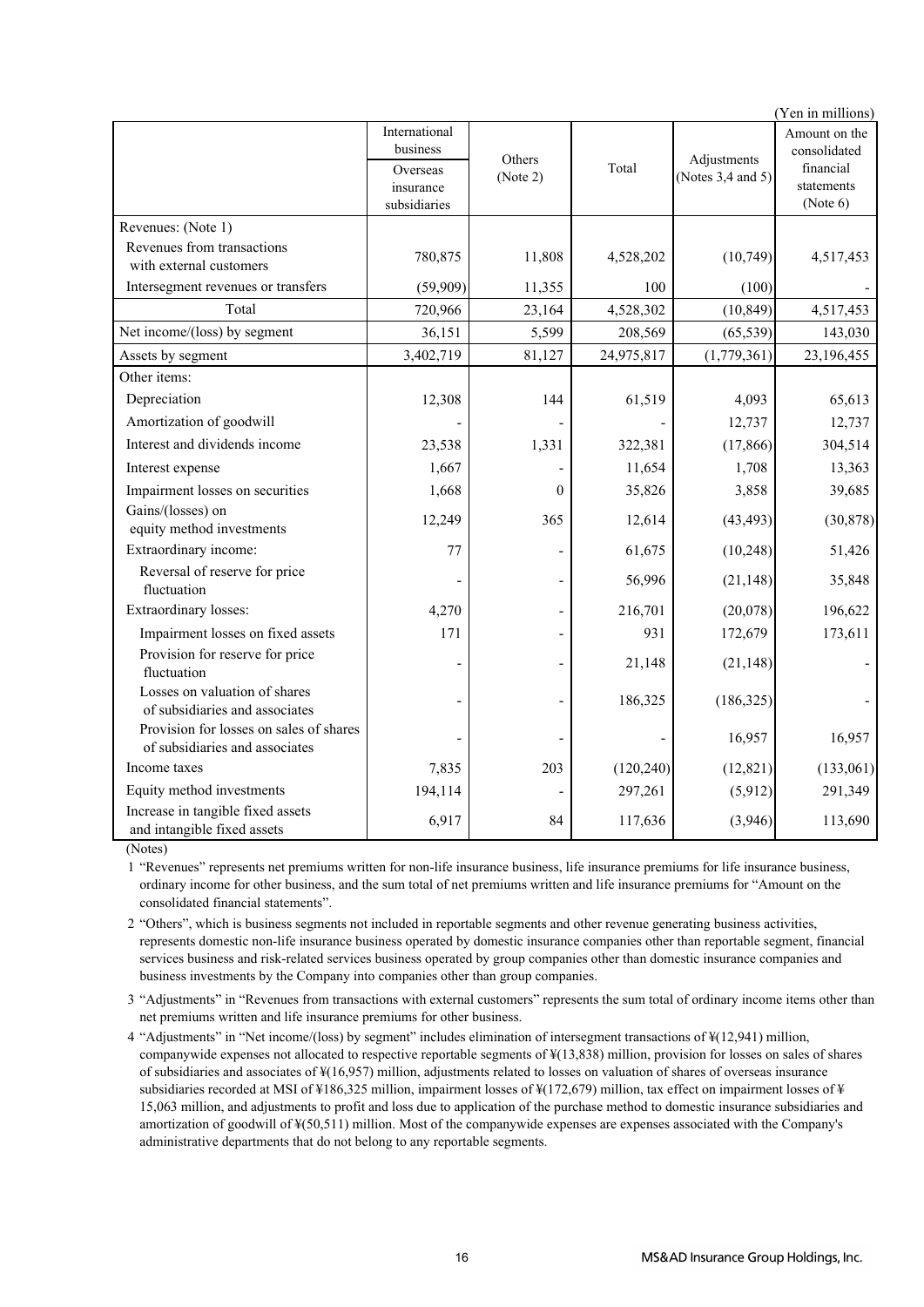- 5 "Adjustments" in "Assets by segment" includes elimination of intersegment transactions of ¥(1,545,115) million, transfers due to offsetting reinsurance recoverables included in assets of overseas insurance subsidiaries and policy liabilities on the consolidated financial statements of ¥(468,106) million, companywide assets not allocated to respective reportable segments of ¥53,263 million, adjustments to assets due to application of the purchase method to domestic insurance subsidiaries and unamortized balance of goodwill not allocated to respective reportable segments of ¥180,597 million. The companywide assets are the Company's assets that do not belong to any reportable segments.
- 6 "Net income/(loss) by segment" is reconciled with net income attributable to owners of the parent on the consolidated financial statements.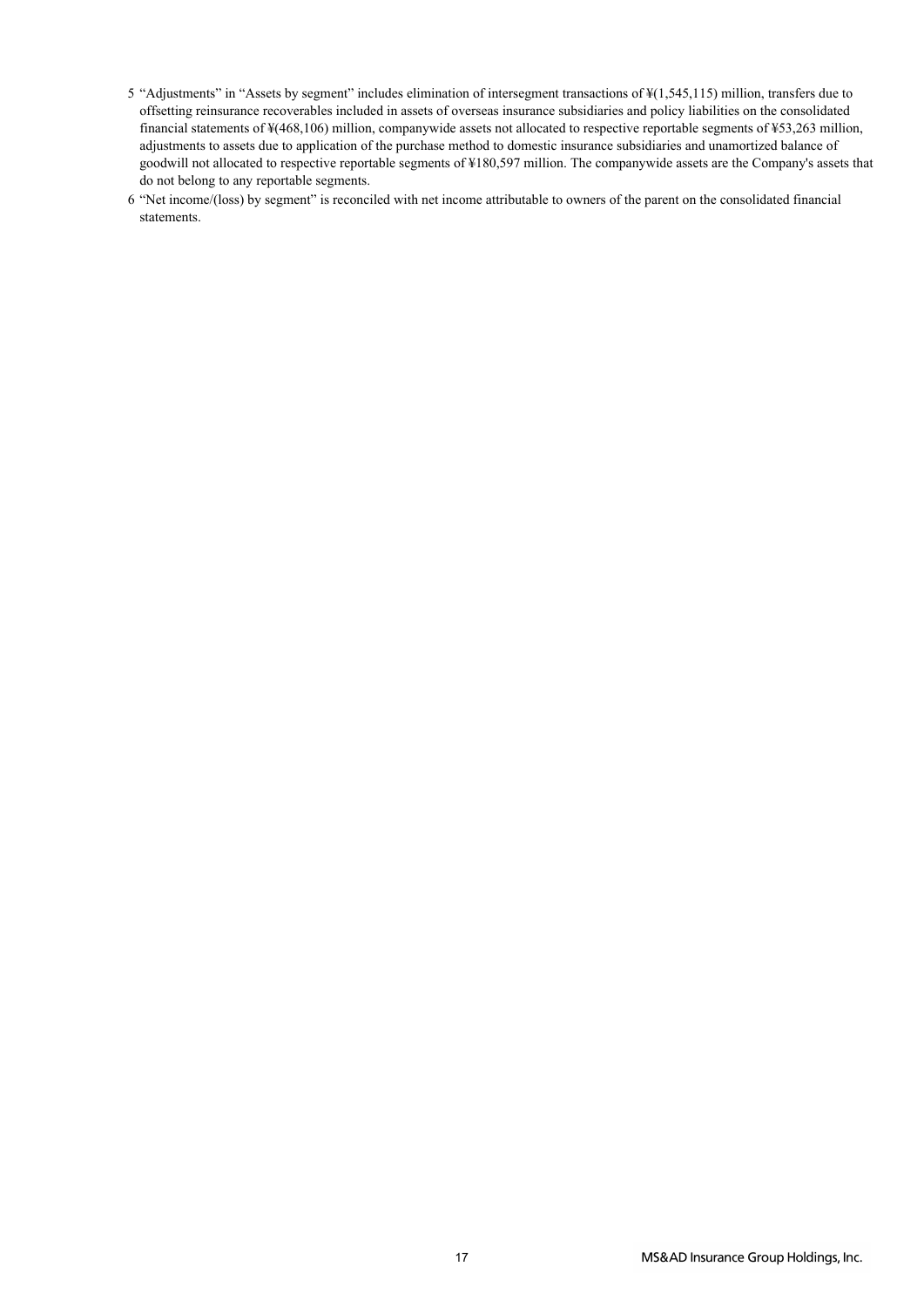|                                                                                        |            |                                      |                          |               | (Yen in millions)                |  |  |
|----------------------------------------------------------------------------------------|------------|--------------------------------------|--------------------------|---------------|----------------------------------|--|--|
|                                                                                        |            | Domestic non-life insurance business |                          |               | Domestic life insurance business |  |  |
|                                                                                        | <b>MSI</b> | ADI                                  | Mitsui Direct<br>General | MSI Aioi Life | <b>MSI Primary</b><br>Life       |  |  |
| Revenues: (Note 1)                                                                     |            |                                      |                          |               |                                  |  |  |
| Revenues from transactions<br>with external customers                                  | 1,525,182  | 1,249,195                            | 36,541                   | 393,439       | (599, 802)                       |  |  |
| Intersegment revenues or transfers                                                     | 34,385     | 32,231                               | (64)                     |               | (10, 875)                        |  |  |
| Total                                                                                  | 1,559,567  | 1,281,426                            | 36,477                   | 393,439       | (610, 677)                       |  |  |
| Net income/(loss) by segment                                                           | 92,215     | 21,610                               | 878                      | 11,911        | 43,117                           |  |  |
| Assets by segment                                                                      | 7,098,116  | 3,745,278                            | 61,850                   | 4,534,486     | 7,024,753                        |  |  |
| Other items:                                                                           |            |                                      |                          |               |                                  |  |  |
| Depreciation                                                                           | 28,790     | 17,013                               | 1,793                    | 9,109         | 3,690                            |  |  |
| Amortization of goodwill                                                               |            |                                      |                          |               |                                  |  |  |
| Interest and dividends income                                                          | 98,834     | 54,910                               | 51                       | 48,701        | 81,570                           |  |  |
| Interest expense                                                                       | 9,900      | 787                                  |                          |               | 11                               |  |  |
| Gains/(losses) on<br>equity method investments                                         |            |                                      |                          |               |                                  |  |  |
| Extraordinary income:                                                                  | 6,572      | 651                                  |                          | $\Omega$      |                                  |  |  |
| Gains on sales of fixed assets                                                         | 6,572      | 651                                  |                          | $\theta$      |                                  |  |  |
| Reversal of reserve for losses<br>on sales of shares of<br>subsidiaries and associates |            |                                      |                          |               |                                  |  |  |
| Extraordinary losses:                                                                  | 5,931      | 8,295                                | 62                       | 1,438         | 100,500                          |  |  |
| Impairment losses on fixed assets                                                      | 230        | 2,362                                |                          |               |                                  |  |  |
| Provision for reserve for price<br>fluctuation                                         | 4,131      | 1,808                                | 7                        | 1,128         | 100,500                          |  |  |
| Income taxes                                                                           | 40,029     | 3,222                                | 328                      | 4,124         | 16,479                           |  |  |
| Equity method investments                                                              | 111,148    | 1,532                                |                          |               |                                  |  |  |
| Increase in tangible fixed assets<br>and intangible fixed assets                       | 41,085     | 33,817                               | 855                      | 7,527         | 4,458                            |  |  |

## **For the year ended March 31, 2021 (from April 1, 2020 to March 31, 2021)**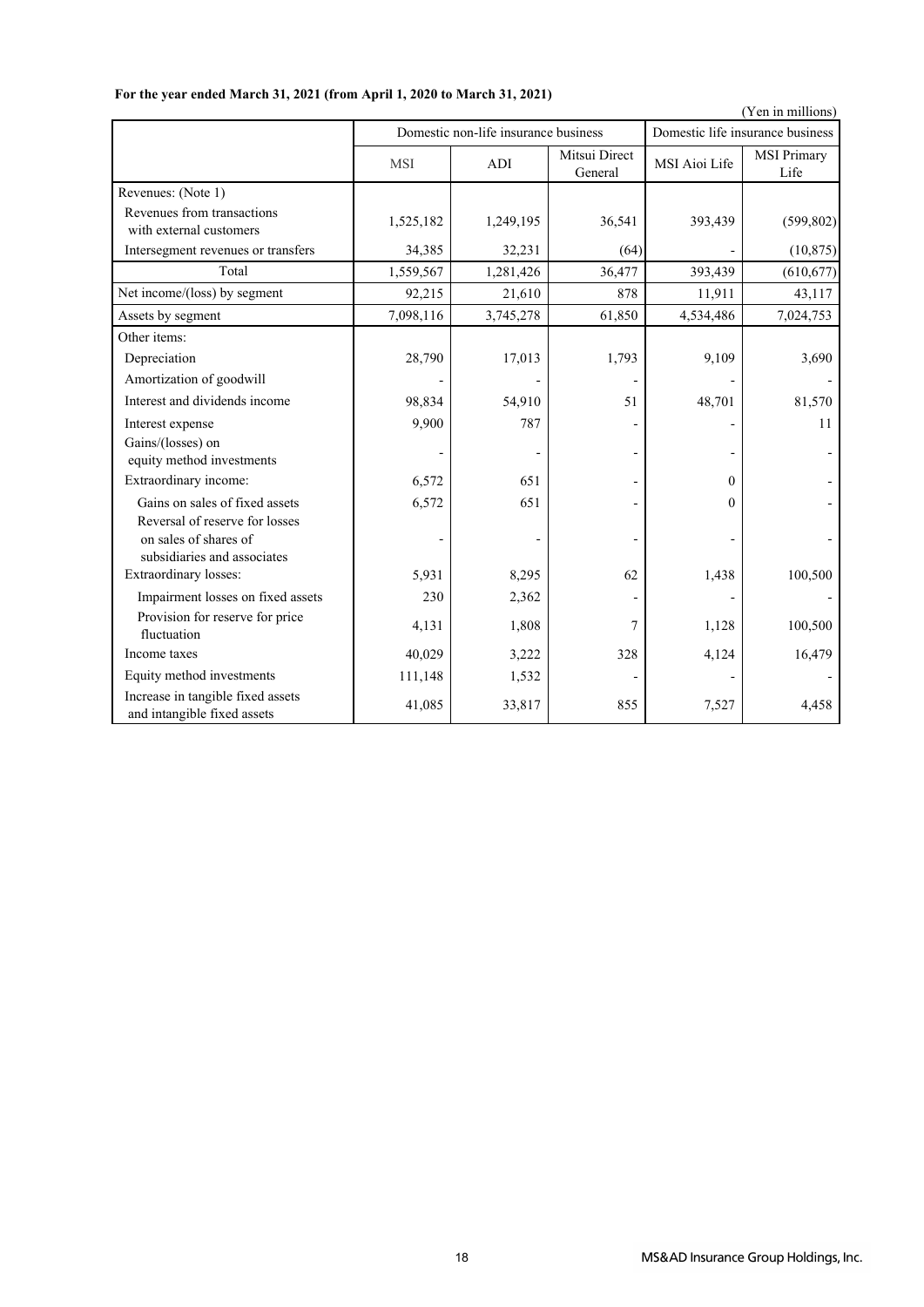| (Yen in millions)                                                                      |                                                                    |                    |            |                                  |                                                                      |  |  |
|----------------------------------------------------------------------------------------|--------------------------------------------------------------------|--------------------|------------|----------------------------------|----------------------------------------------------------------------|--|--|
|                                                                                        | International<br>business<br>Overseas<br>insurance<br>subsidiaries | Others<br>(Note 2) | Total      | Adjustments<br>(Notes 3,4 and 5) | Amount on the<br>consolidated<br>financial<br>statements<br>(Note 6) |  |  |
| Revenues: (Note 1)                                                                     |                                                                    |                    |            |                                  |                                                                      |  |  |
| Revenues from transactions<br>with external customers                                  | 694,118                                                            | 24,414             | 3,323,089  | (24, 414)                        | 3,298,674                                                            |  |  |
| Intersegment revenues or transfers                                                     | (66, 552)                                                          | 10,875             |            |                                  |                                                                      |  |  |
| Total                                                                                  | 627,566                                                            | 35,289             | 3,323,089  | (24, 414)                        | 3,298,674                                                            |  |  |
| Net income/(loss) by segment                                                           | (3, 195)                                                           | 5,445              | 171,984    | (27, 585)                        | 144,398                                                              |  |  |
| Assets by segment                                                                      | 3,357,674                                                          | 221,909            | 26,044,070 | (1,901,508)                      | 24,142,562                                                           |  |  |
| Other items:                                                                           |                                                                    |                    |            |                                  |                                                                      |  |  |
| Depreciation                                                                           | 11,370                                                             | 100                | 71,868     | 480                              | 72,348                                                               |  |  |
| Amortization of goodwill                                                               |                                                                    |                    |            | 11,712                           | 11,712                                                               |  |  |
| Interest and dividends income                                                          | 23,868                                                             | 4,758              | 312,695    | (19, 107)                        | 293,587                                                              |  |  |
| Interest expense                                                                       | 2,198                                                              |                    | 12,897     | 1,701                            | 14,599                                                               |  |  |
| Gains/(losses) on<br>equity method investments                                         | 1,218                                                              | (3,797)            | (2,579)    | (4,022)                          | (6,601)                                                              |  |  |
| Extraordinary income:                                                                  | 292                                                                |                    | 7,516      | 8,403                            | 15,920                                                               |  |  |
| Gains on sales of fixed assets                                                         | 292                                                                |                    | 7,516      | 200                              | 7,717                                                                |  |  |
| Reversal of reserve for losses<br>on sales of shares of<br>subsidiaries and associates |                                                                    |                    |            | 8,113                            | 8,113                                                                |  |  |
| Extraordinary losses:                                                                  | 4,308                                                              |                    | 120,535    | 182                              | 120,717                                                              |  |  |
| Impairment losses on fixed assets                                                      |                                                                    |                    | 2,593      | (643)                            | 1,949                                                                |  |  |
| Provision for reserve for price<br>fluctuation                                         |                                                                    |                    | 107,575    |                                  | 107,575                                                              |  |  |
| Income taxes                                                                           | 8,700                                                              | 1,382              | 74,267     | (20, 211)                        | 54,056                                                               |  |  |
| Equity method investments                                                              | 114,719                                                            |                    | 227,399    | 139                              | 227,539                                                              |  |  |
| Increase in tangible fixed assets<br>and intangible fixed assets                       | 5,438                                                              | 28                 | 93,212     | 60                               | 93,273                                                               |  |  |

(Notes)

1 "Revenues" represents net premiums written for non-life insurance business, life insurance premiums for life insurance business, ordinary income for other business, and the sum total of net premiums written and life insurance premiums for "Amount on the consolidated financial statements".

In the consolidated statements of income, life insurance premiums are calculated by subtracting refunds for surrenders, etc. and reinsurance premiums from insurance premiums. The amount of insurance premiums for MSI Primary Life, ¥ (610,677) million, is negative because the sum of refunds for surrenders, etc. and reinsurance premiums exceeds insurance premiums.

2 "Others", which is business segments not included in reportable segments and other revenue generating business activities, represents domestic non-life insurance business operated by domestic insurance companies other than reportable segment, financial services business and risk-related services business operated by group companies other than domestic insurance companies and business investments by the Company into companies other than group companies.

- 3 "Adjustments" in "Revenues from transactions with external customers" represents the sum total of ordinary income items other than net premiums written and life insurance premiums for other business.
- 4 "Adjustments" in "Net income/(loss) by segment" includes elimination of intersegment transactions of ¥(15,016) million, companywide expenses not allocated to respective reportable segments of ¥(13,907) million, reversal of reserve for losses on sales of shares of subsidiaries and associates of ¥8,113 million, income tax expenses associated with application of the consolidated tax return filing system for the fiscal year 2021 of ¥20,282 million, adjustments to profit and loss due to North American winter storm in February 2021 which occurred during the period between the fiscal year end of overseas insurance subsidiaries and that of the Company of ¥(10,300) million, and adjustments to profit and loss due to application of the purchase method to domestic insurance subsidiaries and amortization of goodwill of ¥(16,756) million. Most of the companywide expenses are expenses associated with the Company's administrative departments that do not belong to any reportable segments.

5 "Adjustments" in "Assets by segment" includes elimination of intersegment transactions of ¥(1,574,494) million, transfers due to offsetting reinsurance recoverables included in assets of overseas insurance subsidiaries and policy liabilities on the consolidated financial statements of ¥(525,279) million, companywide assets not allocated to respective reportable segments of ¥77,803 million, adjustments to assets due to application of the purchase method to domestic insurance subsidiaries and unamortized balance of goodwill not allocated to respective reportable segments of ¥120,462 million. The companywide assets are the Company's assets that do not belong to any reportable segments.

6 "Net income/(loss) by segment" is reconciled with net income attributable to owners of the parent on the consolidated financial statements.